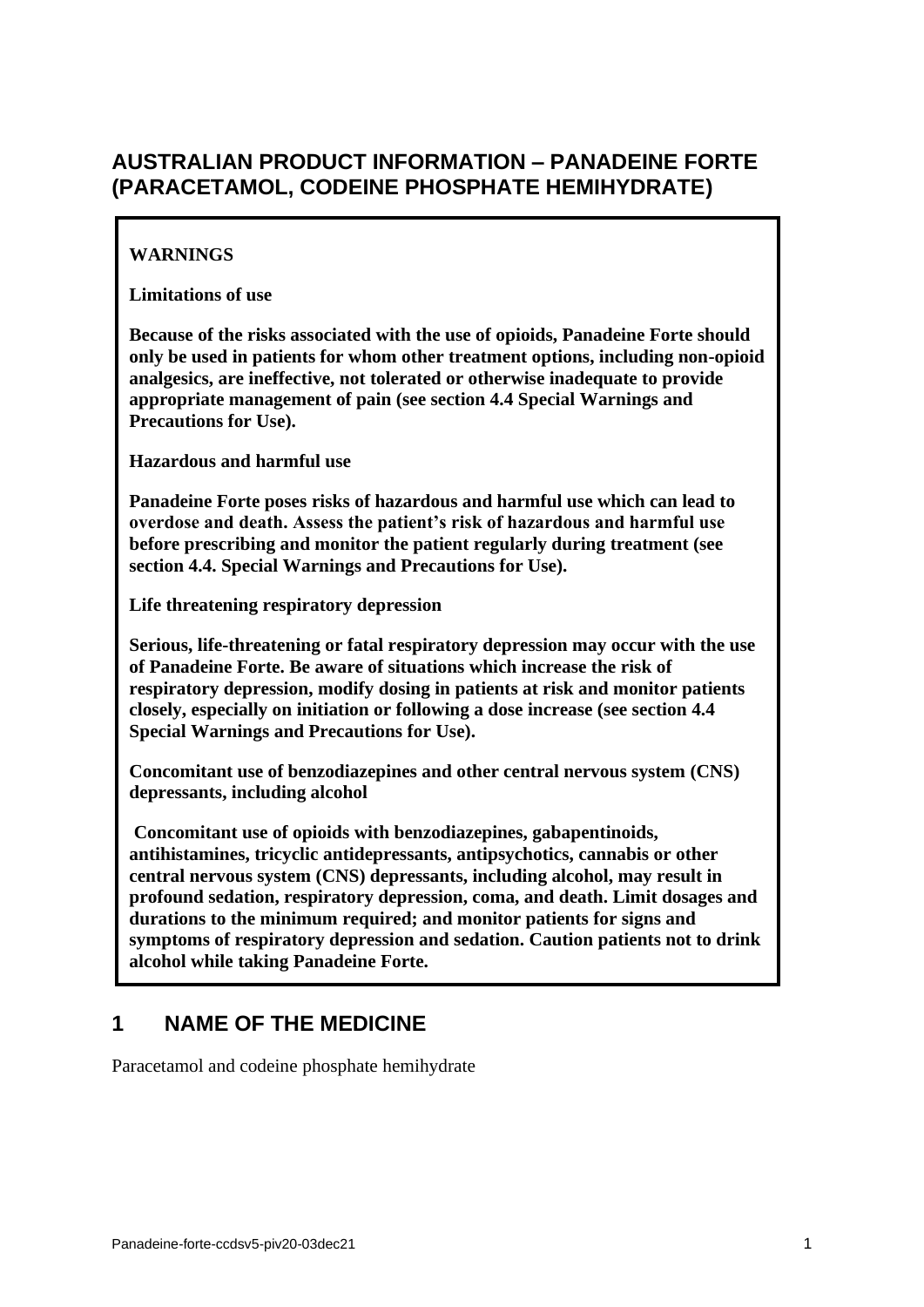# **2 QUALITATIVE AND QUANTITATIVE COMPOSITION**

Each capsule-shaped tablet contains paracetamol 500 mg, codeine phosphate hemihydrate 30 mg.

Excipients with known effect: potassium sorbate

For the full list of excipients, see Section [6.1](#page-17-0) LIST OF EXCIPIENTS.

# **3 PHARMACEUTICAL FORM**

Panadeine Forte is available as capsule-shaped tablets containing 500mg paracetamol and 30mg codeine phosphate hemihydrate.

The capsule-shaped tablets are white to off-white, marked "P" and "F" either side of a score line on one side and plain on the other. The dimensions of the capsule-shaped tablet are 17.46 x 7.14 x 6.05mm.

# **4 CLINICAL PARTICULARS**

# **4.1 THERAPEUTIC INDICATIONS**

Panadeine Forte is indicated for the short-term management of severe pain for which other treatment options have failed, are contraindicated, not tolerated or are otherwise inappropriate to provide sufficient management of pain.

# **4.2 DOSE AND METHOD OF ADMINISTRATION**

## **Adults and children 12 years of age and over**

1 or 2 tablets every 4 to 6 hours if necessary for relief of severe pain. Do not exceed 8 tablets in a 24-hour period.

Panadeine Forte is contraindicated for use in patients who are:

- vounger than 12 years.
- aged between  $12 18$  years in whom respiratory function might be compromised, including post tonsillectomy and/or adenoidectomy for obstructive sleep apnoea. (See Section [4.3](#page-1-0) CONTRAINDICATIONS and Section [4.4](#page-2-0) SPECIAL WARNINGS AND PRECAUTIONS FOR USE – Paediatric use)

<span id="page-1-0"></span>Tablets to be taken with water.

## **4.3 CONTRAINDICATIONS**

Panadeine Forte must not be used in patients with known hypersensitivity to paracetamol, codeine or any of the excipients used in this product. It must not be used in patients with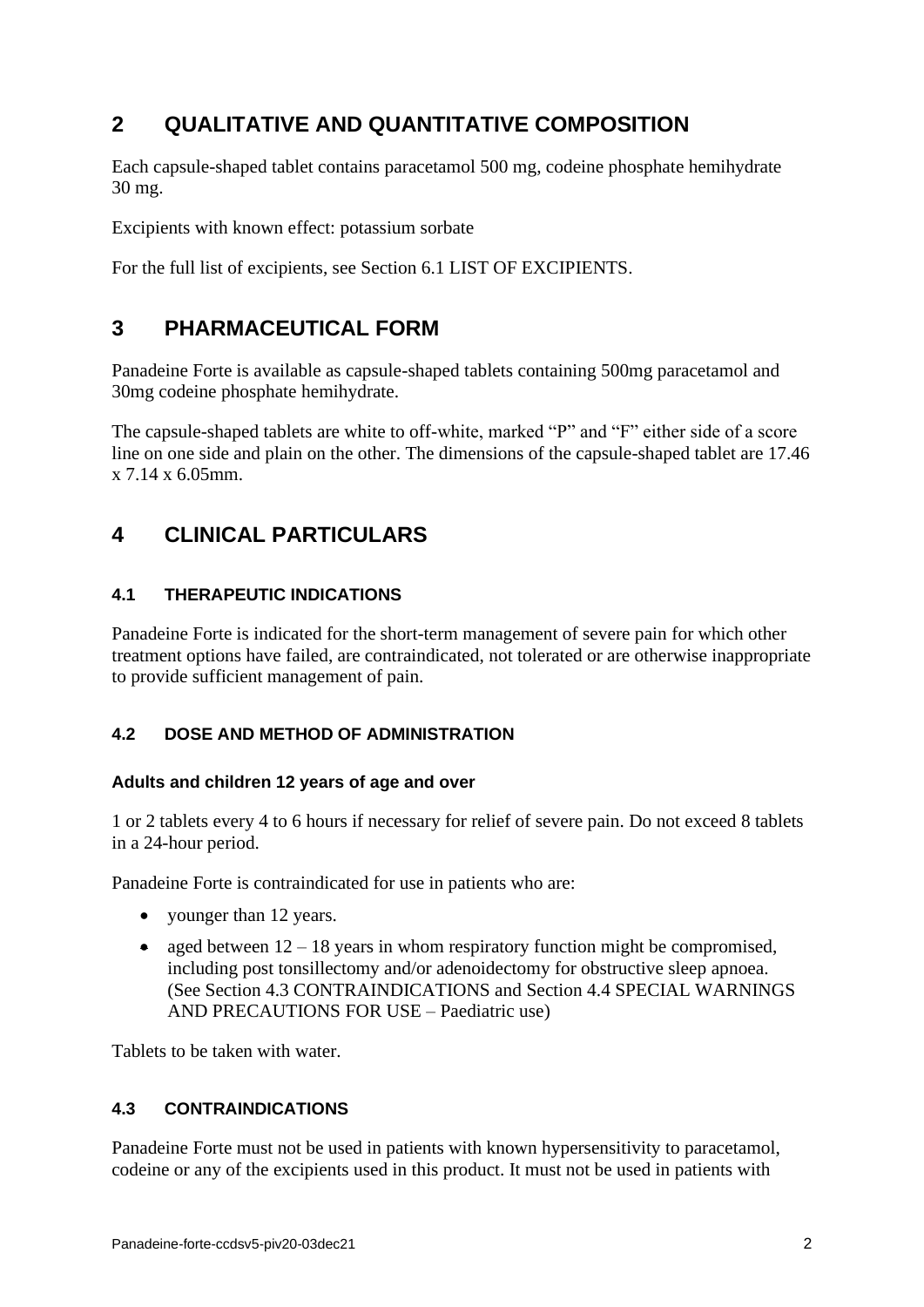known glucose-6-phosphate-dehydrogenase deficiency, severe respiratory disease, acute respiratory disease and respiratory depression for example acute asthma, acute exacerbations of chronic obstructive pulmonary disease since codeine may exacerbate the condition.

Paracetamol should not be used in patients with a history of intolerance to the drug.

Paracetamol should not be used in patients with severe hepatocellular insufficiency.

Due to codeine's structural similarity to morphine and oxycodone, patients experiencing systemic allergy (generalised rash, shortness of breath) to these drugs should not receive codeine.

Codeine is contraindicated in patients with diarrhoea caused by poisoning, until the toxic substance has been eliminated from the gastrointestinal tract, or diarrhoea associated with pseudomembranous colitis caused by antibiotic administration since codeine may slow the elimination of the toxic material or antibiotic.

Paracetamol should not be used in patients with active alcoholism as chronic excessive alcohol ingestion predisposes patients to paracetamol hepatotoxicity.

Codeine is contraindicated in the event of impending childbirth or in case of risk of premature birth (see Section [4.6](#page-11-0) FERTILITY, PREGNANCY AND LACTATION– Use in pregnancy).

Panadeine Forte is contraindicated during breast-feeding (see Section [4.6](#page-11-0) FERTILITY, PREGNANCY AND LACTATION– Use in lactation).

Panadeine Forte is contraindicated for use in patients who are:

- younger than 12 years (see Section [4.4](#page-2-0) SPECIAL WARNINGS AND PRECAUTIONS FOR USE – Paediatric use).
- aged between  $12 18$  years in whom respiratory function might be compromised, including post tonsillectomy and/or adenoidectomy for obstructive sleep apnoea, due to an increased risk of developing serious life-threatening adverse reactions (see Section [4.4](#page-2-0) SPECIAL WARNINGS AND PRECAUTIONS FOR USE – Paediatric use).

Panadeine Forte is contraindicated for use in patients who are CYP 2D6 ultra-rapid metabolisers (see Section [4.4](#page-2-0) SPECIAL WARNINGS AND PRECAUTIONS FOR USE – CYP2D6 Metabolism).

## <span id="page-2-0"></span>**4.4 SPECIAL WARNINGS AND PRECAUTIONS FOR USE**

Hepatotoxicity may occur with paracetamol even at therapeutic doses, after short treatment duration and in patients without pre-existing liver dysfunction. In view of the increased risk of hepatotoxicity, the benefit should be weighed against the risk when administering Panadeine Forte to patients with viral hepatitis or pre-existing hepatic disease. In such patients, hepatic function determinations may be required at periodic intervals during high dose or long-term therapy.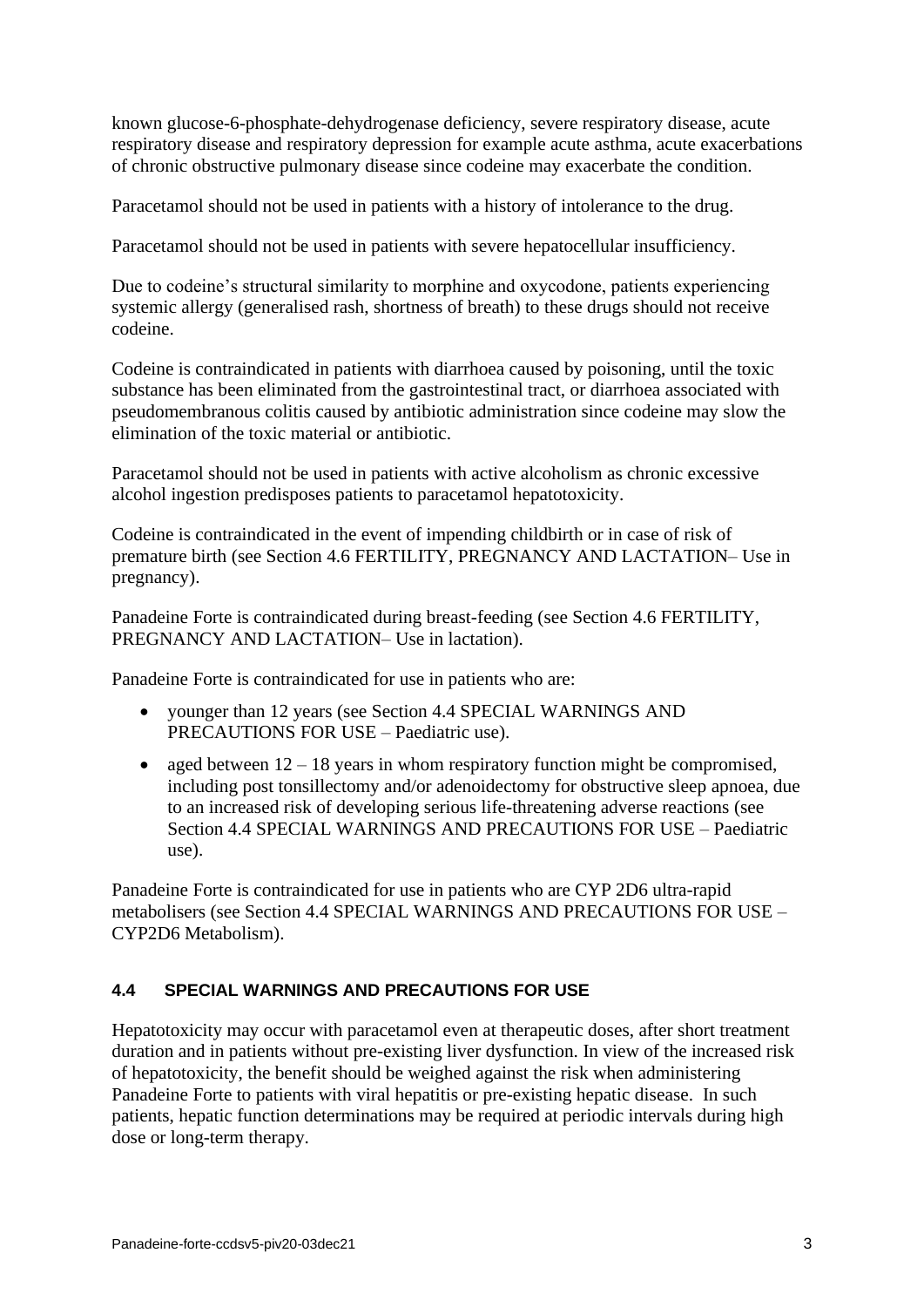To avoid the risk of overdose check that paracetamol is absent from the composition of other medicinal products taken concomitantly.

Caution is advised in patients with underlying sensitivity to aspirin and/or to non-steroidal anti-inflammatory drugs (NSAIDs).

Severe cutaneous adverse reactions (SCARs): Life-threatening cutaneous reactions Stevens-Johnson syndrome (SJS), and Toxic Epidermal Necrolysis (TEN) have been reported with the use of paracetamol. Patients should be advised of the signs and symptoms and monitored closely for skin reactions. If symptoms or signs of SJS and TEN (e.g. progressive skin rash often with blisters or mucosal lesions) occur, patients should stop paracetamol treatment immediately and seek medical advice.

## **Paracetamol should be used with caution in patients with:**

- recent cessation of alcohol intake
- low glutathione reserves
- Gilbert's syndrome

Codeine should be used with caution in patients with CNS depression or decreased respiratory reserve e.g. in emphysema, kyphoscoliosis, hypoxia, hypercapnia or even severe obesity or cor pulmonale, or chronic obstructive pulmonary disease. Codeine may exacerbate respiratory impairment and CNS depression. Codeine should be administered with caution in patients with impaired cardiac, hepatic or renal function, hypotension, benign prostatic hyperplasia, urethral stenosis, chronic colitis ulcerative, gall bladder conditions, multiple sclerosis, hypothyroidism, adrenocortical insufficiency (e.g. Addison's disease), shock, myxedema, acute alcohol intoxication or delirium tremens since codeine may exacerbate the symptoms or increase the risk of respiratory and/or CNS depression.

Codeine should be administered with great caution in patients with head injury, brain tumour or increased intracranial pressure since codeine may increase the risk of respiratory depression and further elevate intracranial pressure. In addition codeine can produce side effects such as confusion, miosis and vomiting which are important signs in following the clinical course of patients with head injuries.

Extensive use of analgesics to relieve headaches or migraines, especially at high doses, may induce headaches that must not be treated with increased doses of the drug. In such cases the analgesic should not continue to be taken without medical advice.

Monitoring after prolonged use should include blood count, liver function and renal function.

Codeine should only be used with careful risk-benefit assessment and great caution in case of:

- Opioid dependence
- Chronic constipation
- Conditions with elevated intracranial pressure and head trauma. Codeine can increase the pressure of cerebrospinal fluid and may increase the respiratory depressant effect. Like other narcotics, it causes adverse reactions that can obscure the clinical course of patients with head injury.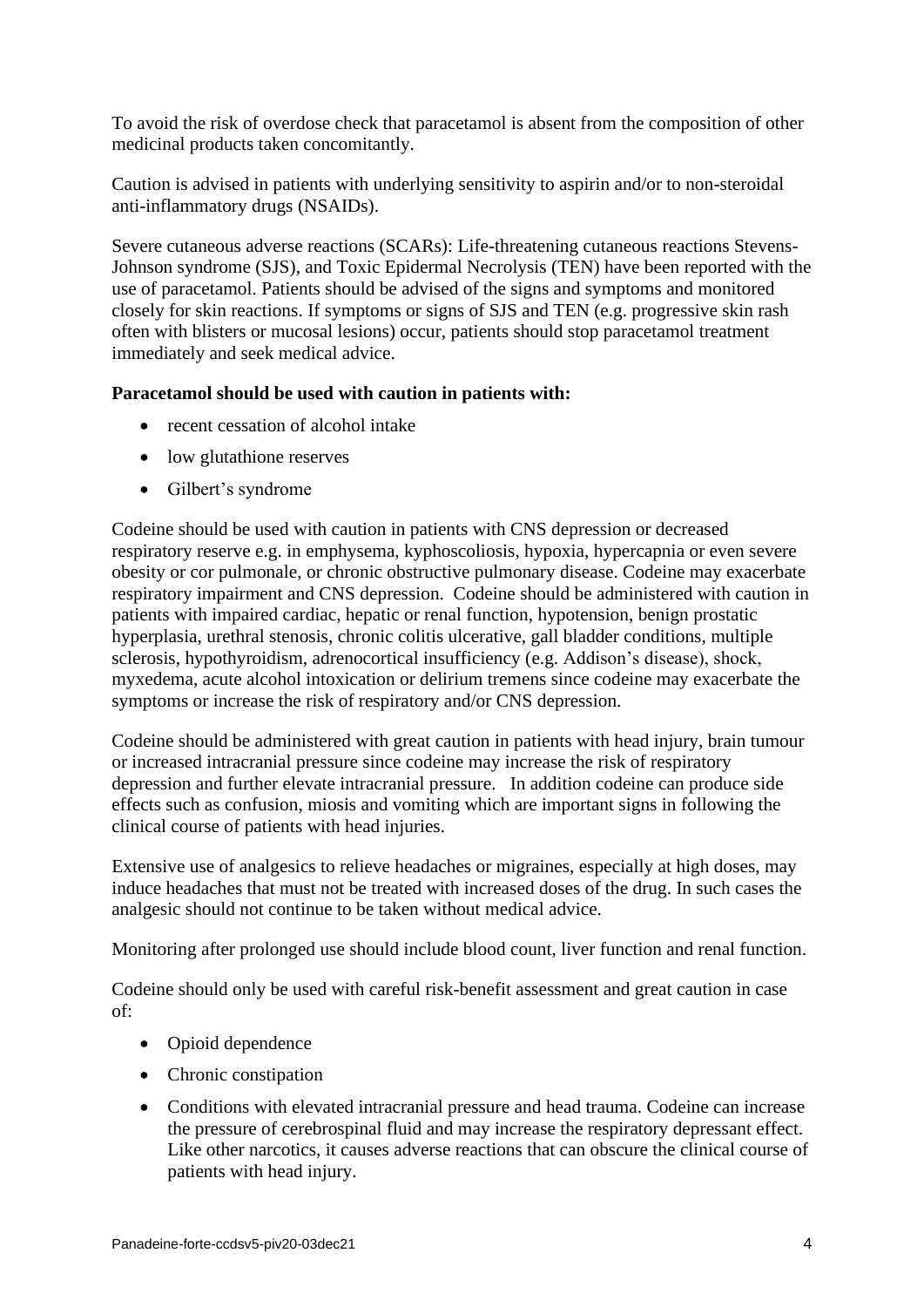- Impaired consciousness
- Compromised respiratory function (due to emphysema, kyphoscoliosis, severe obesity) and chronic obstructive airway disease

Patients with known analgesic intolerance or known bronchial asthma must only use Panadeine Forte after having consulted a physician (hypersensitivity reactions including bronchospasm possible).

Codeine should be administered with caution in patients with acute abdominal conditions since codeine may obscure the diagnosis or the course of the disease. Codeine should be administered with caution in patients with severe inflammatory bowel disease (risk of toxic megacolon may be increased, especially with repeated dosing). Panadeine Forte should also be used with caution in patients who have had recent gastrointestinal tract surgery.

Patients who have had a cholecystectomy should be treated with caution. The contraction of the sphincter of Oddi can cause symptoms resembling those of myocardial infarction or intensify the symptoms in patients with pancreatitis.

Codeine should be administered with caution in patients with a history of convulsive disorders (convulsions may be induced or exacerbated by codeine).

Codeine should be administered with caution in patients with prostatic hypertrophy, urethral structure or recent urinary tract surgery since codeine may cause urinary retention.

Codeine should be used with caution in elderly or debilitated patients because of the danger of respiratory or cardiac depression.

Codeine should be administered with caution in patients taking Monoamine Oxidase Inhibitors (MAOIs) – see Section [4.5](#page-9-0) INTERACTIONS WITH OTHER MEDICINES AND OTHER FORMS OF INTERACTIONS.

## **Hazardous and harmful use**

Panadeine Forte contains the opioid codeine and is a potential drug of abuse, misuse and addiction. Addiction can occur in patients appropriately prescribed Panadeine Forte at recommended doses.

The risk of addiction is increased in patients with a personal or family history of substance abuse (including alcohol and prescription and illicit drugs) or mental illness. The risk also increases the longer the drug is used and with higher doses. Patients should be assessed for their risks for opioid abuse or addiction prior to being prescribed Panadeine Forte.

There have been reports of drug abuse with codeine, including cases in children and adolescents. Caution is particularly recommended for use in children, adolescents, young adults and in patients with a history of drug and/or alcohol abuse (see Section [4.4](#page-2-0) SPECIAL WARNINGS AND PRECAUTIONS FOR USE – Paediatric Use).

All patients receiving opioids should be routinely monitored for signs of misuse and abuse. Opioids are sought by people with addiction and may be subject to diversion. Strategies to reduce these risks include prescribing the drug in the smallest appropriate quantity and advising the patient on the safe storage and proper disposal of any unused drug (see section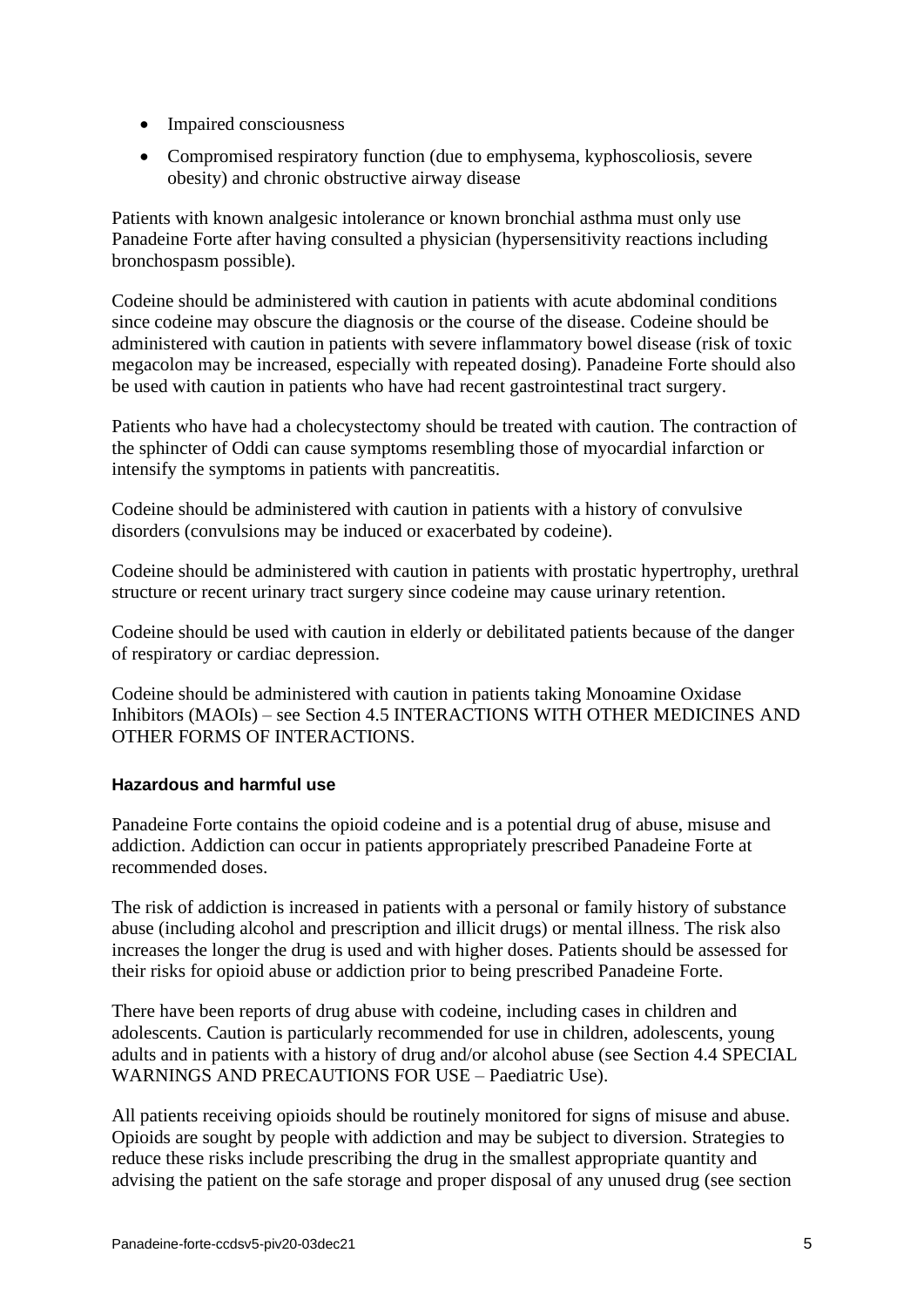6.4 Special precautions for storage and section 6.6 Special precautions for disposal). Caution patients that abuse of oral or transdermal forms of opioids by parenteral administration can result in serious adverse events, which may be fatal.

Patients should be advised not to share Panadeine Forte with anyone else.

## **Respiratory depression**

Serious, life-threatening or fatal respiratory depression can occur with the use of opioids even when used as recommended. It can occur at any time during the use of Panadeine Forte but the risk is greatest during initiation of therapy or following an increase in dose. Patients should be monitored closely for respiratory depression at these times.

The risk of life-threatening respiratory depression is also higher in elderly, frail, or debilitated patients, in patients with hepatic and renal impairment (see Use in hepatic impairment and Use in renal impairment) and in patients with existing impairment of respiratory function (e.g. chronic obstructive pulmonary disease; asthma). Opioids should be used with caution and with close monitoring in these patients. The use of opioids is contraindicated in patients with severe respiratory disease, acute respiratory disease and respiratory depression (see section 4.3 Contraindications).

The risk of respiratory depression is greater with the use of high doses of opioids, especially high potency and modified release formulations, and in opioid naïve patients. Initiation of opioid treatment should be at the lower end of the dosage recommendations with careful titration of doses to achieve effective pain relief. Careful calculation of equianalgesic doses is required when changing opioids or switching from immediate release to modified release formulations, together with consideration of pharmacological differences between opioids. Consider starting the new opioid at a reduced dose to account for individual variation in response.

## **Risks from concomitant use of benzodiazepines or other CNS depressants, including alcohol**

Concomitant use of opioids and benzodiazepines or other CNS depressants, including alcohol, may result in sedation, respiratory depression, coma and death. Because of these risks, concomitant prescribing of Panadeine Forte with CNS depressant medicines, such as other opioid analgesics, benzodiazepines, gabapentinoids, cannabis, sedatives, hypnotics, tricyclic antidepressants, antipsychotics, antihistamines, centrally-active anti-emetics and other CNS depressants, should be reserved for patients for whom other treatment options are not possible. If a decision is made to prescribe Panadeine Forte concomitantly with any of the medicines, the lowest effective dose should be used, and the duration of treatment should be as short as possible. Patients should be followed closely for signs and symptoms of respiratory depression and sedation. Patients and their caregivers should be made aware of these symptoms. Patients and their caregivers should also be informed of the potential harms of consuming alcohol while taking Panadeine Forte.

## **Use of opioids in chronic (long-term) non-cancer pain (CNCP)**

Opioid analgesics have an established role in the treatment of acute pain, cancer pain and palliative and end-of-life care. Current evidence does not generally support opioid analgesics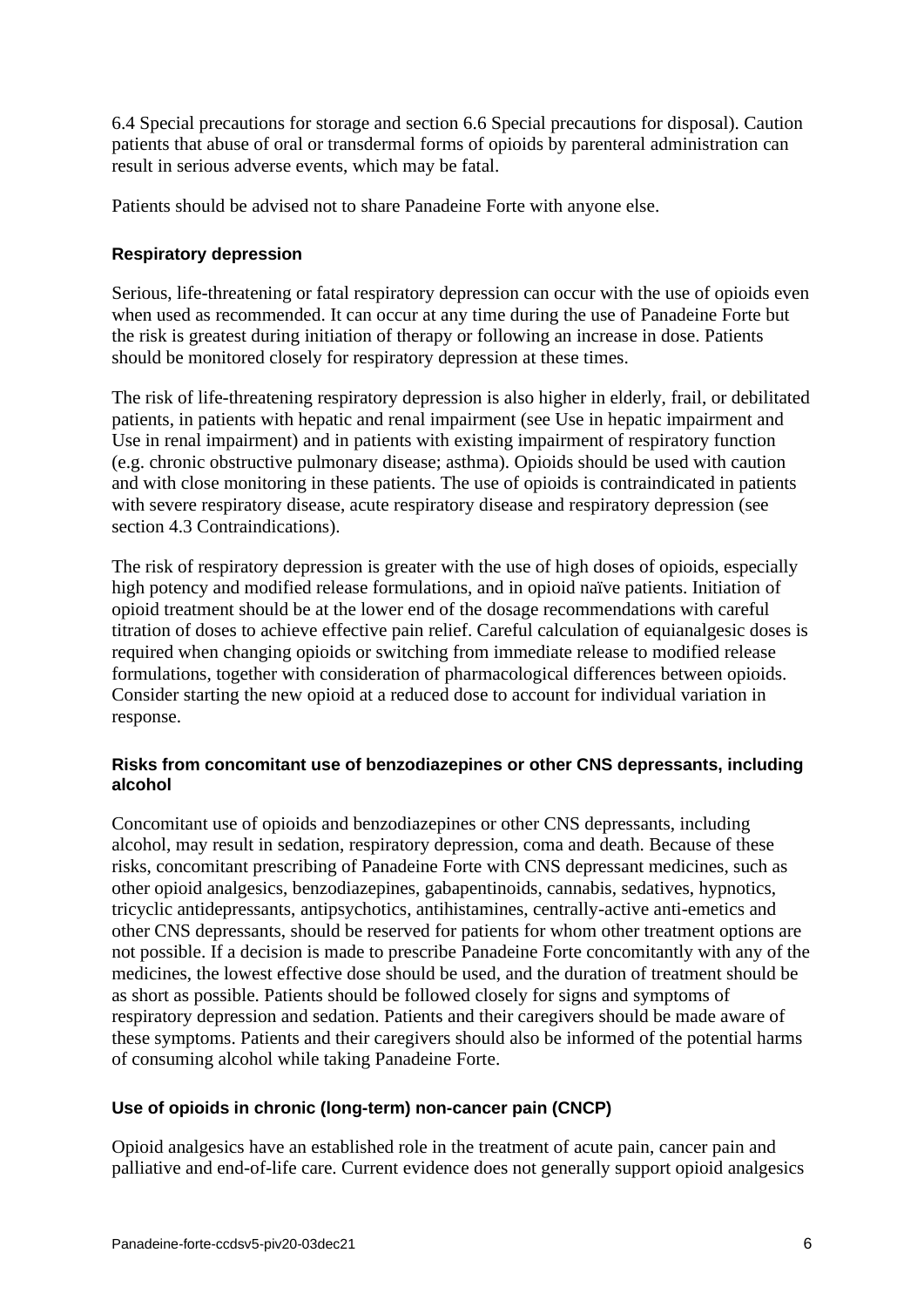in improving pain and function for most patients with chronic non-cancer pain. The development of tolerance and physical dependence and risks of adverse effects, including hazardous and harmful use, increase with the length of time a patient takes an opioid. The use of opioids for long-term treatment of CNCP is not recommended.

The use of an opioid to treat CNCP should only be considered after maximised nonpharmacological and non-opioid treatments have been tried and found ineffective, not tolerated or otherwise inadequate to provide sufficient management of pain. Opioids should only be prescribed as a component of comprehensive multidisciplinary and multimodal pain management.

Opioid therapy for CNCP should be initiated as a trial in accordance with clinical guidelines and after a comprehensive biopsychosocial assessment has established a cause for the pain and the appropriateness of opioid therapy for the patient (see Hazardous and harmful use, above). The expected outcome of therapy (pain reduction rather than complete abolition of pain, improved function and quality of life) should be discussed with the patient before commencing opioid treatment, with agreement to discontinue treatment if these objectives are not met.

Owing to the varied response to opioids between individuals, it is recommended that all patients be started at the lowest appropriate dose and titrated to achieve an adequate level of analgesia and functional improvement with minimum adverse reactions. Immediate-release products should not be used to treat chronic pain, but may be used for a short period in opioid-naïve patients to develop a level of tolerance before switching to a modified-release formulation. Careful and regular assessment and monitoring is required to establish the clinical need for ongoing treatment. Discontinue opioid therapy if there is no improvement of pain and/or function during the trial period or if there is any evidence of misuse or abuse. Treatment should only continue if the trial has demonstrated that the pain is opioid responsive and there has been functional improvement. The patient's condition should be reviewed regularly and the dose tapered off slowly if opioid treatment is no longer appropriate (see Ceasing Opioids).

### **Tolerance, dependence and withdrawal**

Neuroadaptation of the opioid receptors to repeated administration of opioids can produce tolerance and physical dependence. Tolerance is the need for increasing doses to maintain analgesia. Tolerance may occur to both the desired and undesired effects of the opioid.

Physical dependence, which can occur after several days to weeks of continued opioid usage, results in withdrawal symptoms if the opioid is ceased abruptly or the dose is significantly reduced. Withdrawal symptoms can also occur following the administration of an opioid antagonist (e.g. naloxone) or partial agonist (e.g. buprenorphine). Withdrawal can result in some or all of the following symptoms: dysphoria, restlessness/agitation, lacrimation, rhinorrhoea, yawning, sweating, chills, myalgia, mydriasis, irritability, anxiety, increasing pain, backache, joint pain, weakness, abdominal cramps, insomnia, nausea, anorexia, vomiting, diarrhoea, increased blood pressure, increased respiratory rate and increased heart rate.

When discontinuing Panadeine Forte in a person who may be physically-dependent, the drug should not be ceased abruptly but withdrawn by tapering the dose gradually (see Ceasing opioids and section 4.2 Dose and Method of Administration).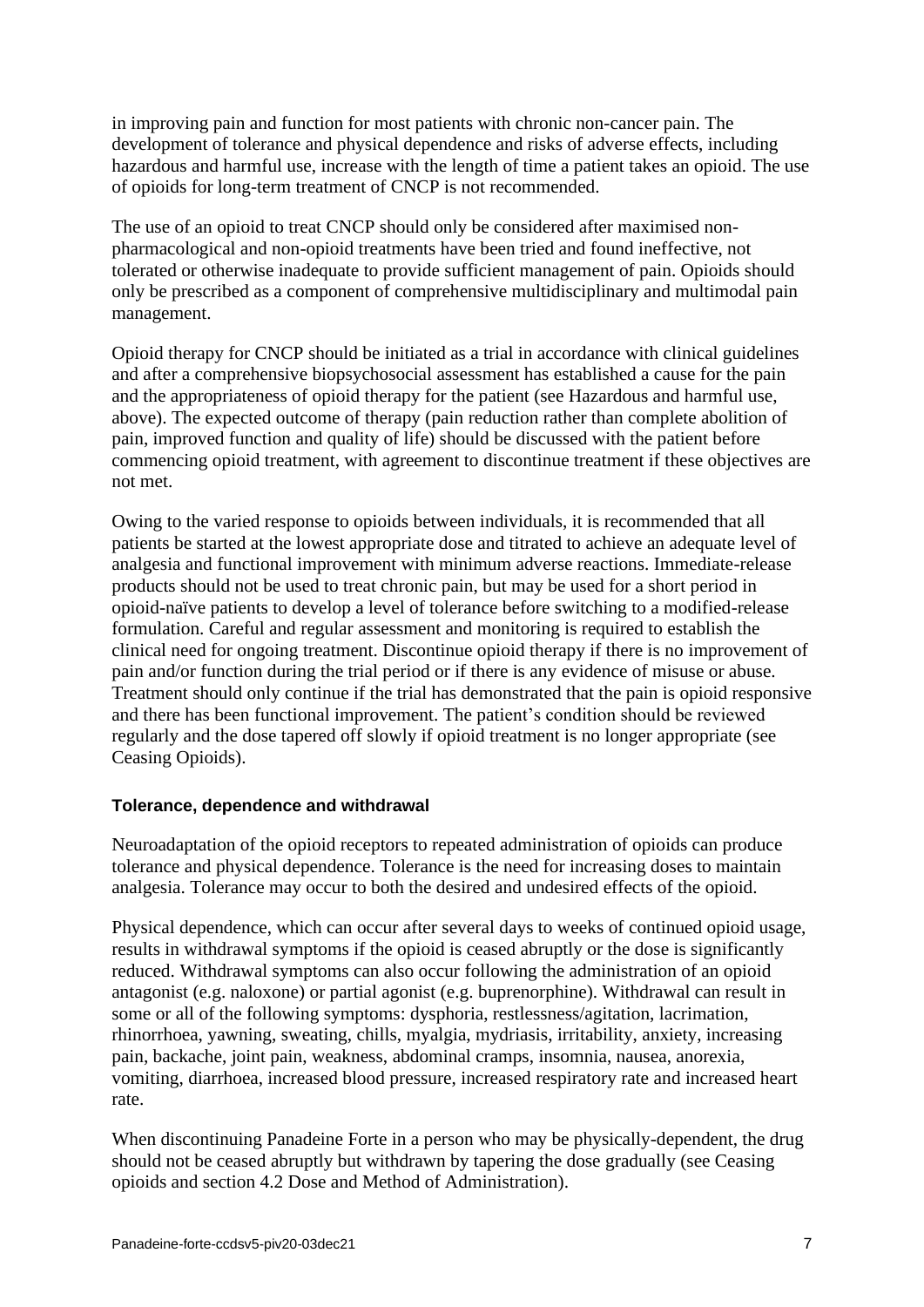## **Accidental ingestion/exposure**

Accidental ingestion or exposure of Panadeine Forte, especially by children, can result in a fatal overdose of codeine. Patients and their caregivers should be given information on safe storage and disposal of unused Panadeine Forte (see section 6.4 Special precautions for storage and section 6.6 Special precautions for disposal).

## **Hyperalgesia**

Hyperalgesia may occur with the use of opioids, particularly at high doses. Hyperalgesia may manifest as an unexplained increase in pain, increased levels of pain with increasing opioid dosages or diffuse sensitivity not associated with the original pain. Hyperalgesia should not be confused with tolerance (see Tolerance, dependence and withdrawal). If opioid induced hyperalgesia is suspected, the dose should be reduced and tapered off if possible. A change to a different opioid may be required.

## **Ceasing opioids**

Abrupt discontinuation or rapid decreasing of the dose in a person physically dependent on an opioid may result in serious withdrawal symptoms and uncontrolled pain (see Tolerance, dependence and withdrawal). Such symptoms may lead the patient to seek other sources of licit or illicit opioids. Opioids should not be ceased abruptly in a patient who is physically dependent but withdrawn by tapering the dose slowly. Factors to take into account when deciding how to discontinue or decrease therapy include the dose and duration of the opioid the patient has been taking, the type of pain being treated and the physical and psychological attributes of the patient. A multimodal approach to pain management should be in place before initiating an opioid analgesic taper. During tapering, patients require regular review and support to manage any increase in pain, psychological distress and withdrawal symptoms.

There are no standard tapering schedules suitable for all patients and an individualised plan is necessary. In general, tapering should involve a dose reduction of no more than 10 percent to 25 percent every 2 to 4 weeks (see section 4.2 Dose and Method of Administration). If the patient is experiencing increased pain or serious withdrawal symptoms, it may be necessary to go back to the previous dose until stable before proceeding with a more gradual taper.

When ceasing opioids in a patient who has a suspected opioid use disorder, the need for medication assisted treatment and/or referral to a specialist should be considered.

## **CYP2D6 Metabolism**

Panadeine Forte is contraindicated for use in patients who are CYP2D6 ultra-rapid metabolisers.

Codeine is metabolised by the liver enzyme CYP2D6 into morphine, its active metabolite. If a patient has a deficiency or is completely lacking this enzyme an adequate analgesic effect will not be obtained. However, if the patient is an extensive or ultra-rapid metaboliser there is an increased risk of developing side effects of opioid toxicity even at commonly prescribed doses. These patients convert codeine into morphine rapidly resulting in higher than expected serum morphine levels. General symptoms of opioid toxicity include confusion, somnolence,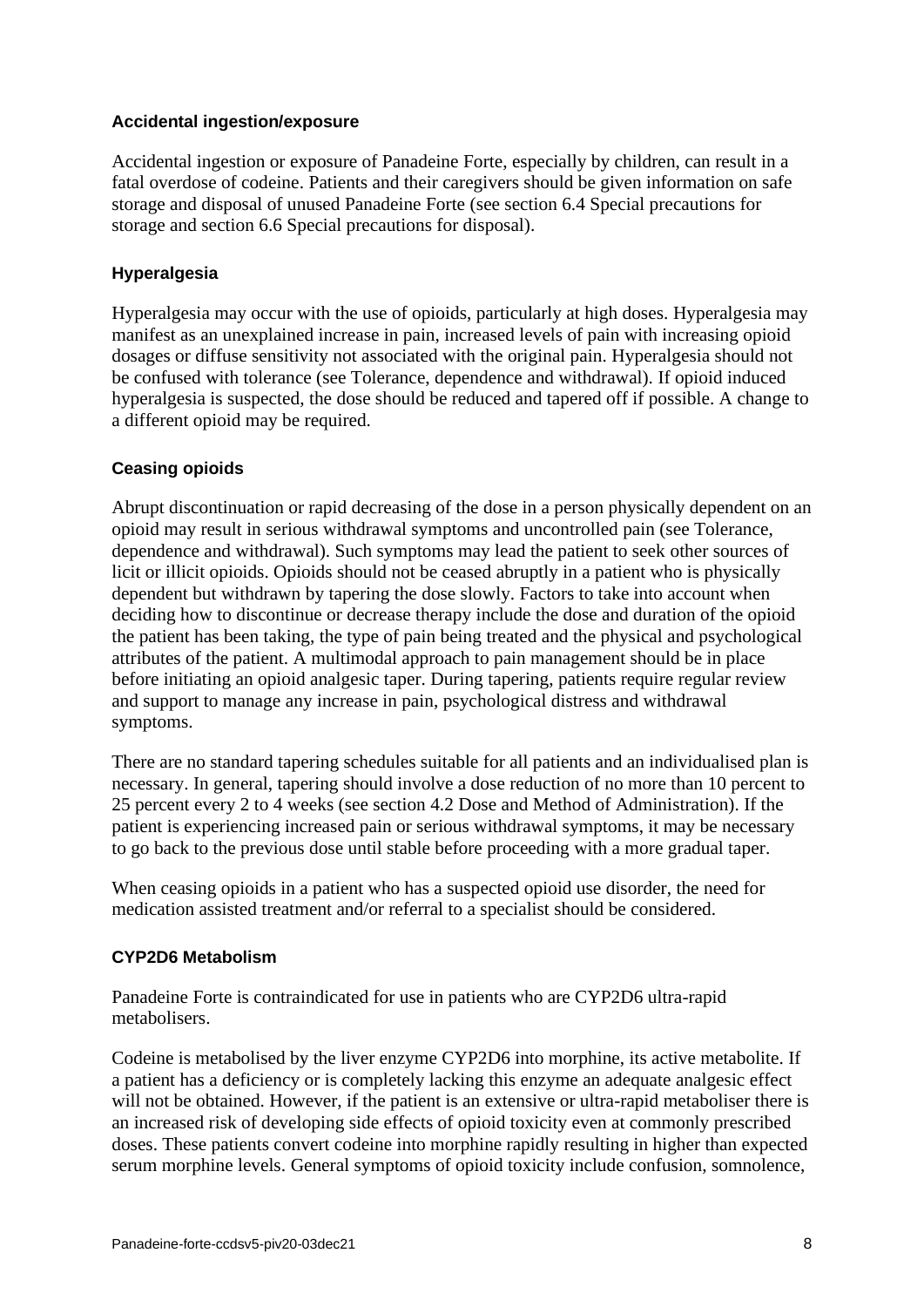shallow breathing, small pupils, nausea, vomiting, constipation and lack of appetite. In severe cases this may include symptoms of circulatory and respiratory depression, which may be life-threatening and very rarely fatal. Children are particularly susceptible due to their immature airway anatomy. Deaths have been reported in children with rapid metabolism who were given codeine for analgesia post adenotonsillectomy. Morphine can also be ingested by infants through breast milk, causing risk or respiratory depression to infants of rapid metaboliser mothers who take codeine.

The prevalence of codeine ultra-rapid metabolism by CYP2D6 in children is not known, but is assumed to be similar to that reported in adults. The prevalence of ultra-rapid metabolisers is estimated to be 1% in those of Chinese, Japanese and Hispanic decent, 3% in African Americans and 1%-10% in Caucasians. The highest prevalence (16%-28%) occurs in North African, Ethiopian and Arab populations.

(See Section [4.4](#page-2-0) SPECIAL WARNINGS AND PRECAUTIONS FOR USE - Paediatric Use and Section [4.6](#page-11-0) FERTILITY, PREGNANCY AND LACTATION– Use in Lactation.)

## **Use in hepatic impairment**

Panadeine Forte should be administered with caution to patients with hepatic dysfunction, viral hepatitis, and to patients taking other drugs, which affect the liver.

## **Use in renal impairment**

Panadeine Forte should be administered with caution to patients with renal dysfunction.

### **Use in the elderly**

Elderly people may be more sensitive to the effects of this medicinal product. The elderly are more likely to have hypertrophy, prostatic obstruction and age-related renal impairment and may be more susceptible to the undesirable effects due to opioid-induced urinary retention and the respiratory effects of opioid analgesics. Dose reduction may be required.

## **Paediatric use**

Panadeine Forte is contraindicated for use in children:

- younger than 12 years.
- aged between  $12 18$  years in whom respiratory function might be compromised, including post tonsillectomy and/or adenoidectomy for obstructive sleep apnoea. Respiratory depression and death have occurred in some children who received codeine following tonsillectomy and/or adenoidectomy and had evidence of being ultra-rapid metabolisers of codeine due to a CYP2D6 polymorphism.

(See also Section [4.4](#page-2-0) SPECIAL WARNINGS AND PRECAUTIONS FOR USE – CYP2D6 Metabolism.)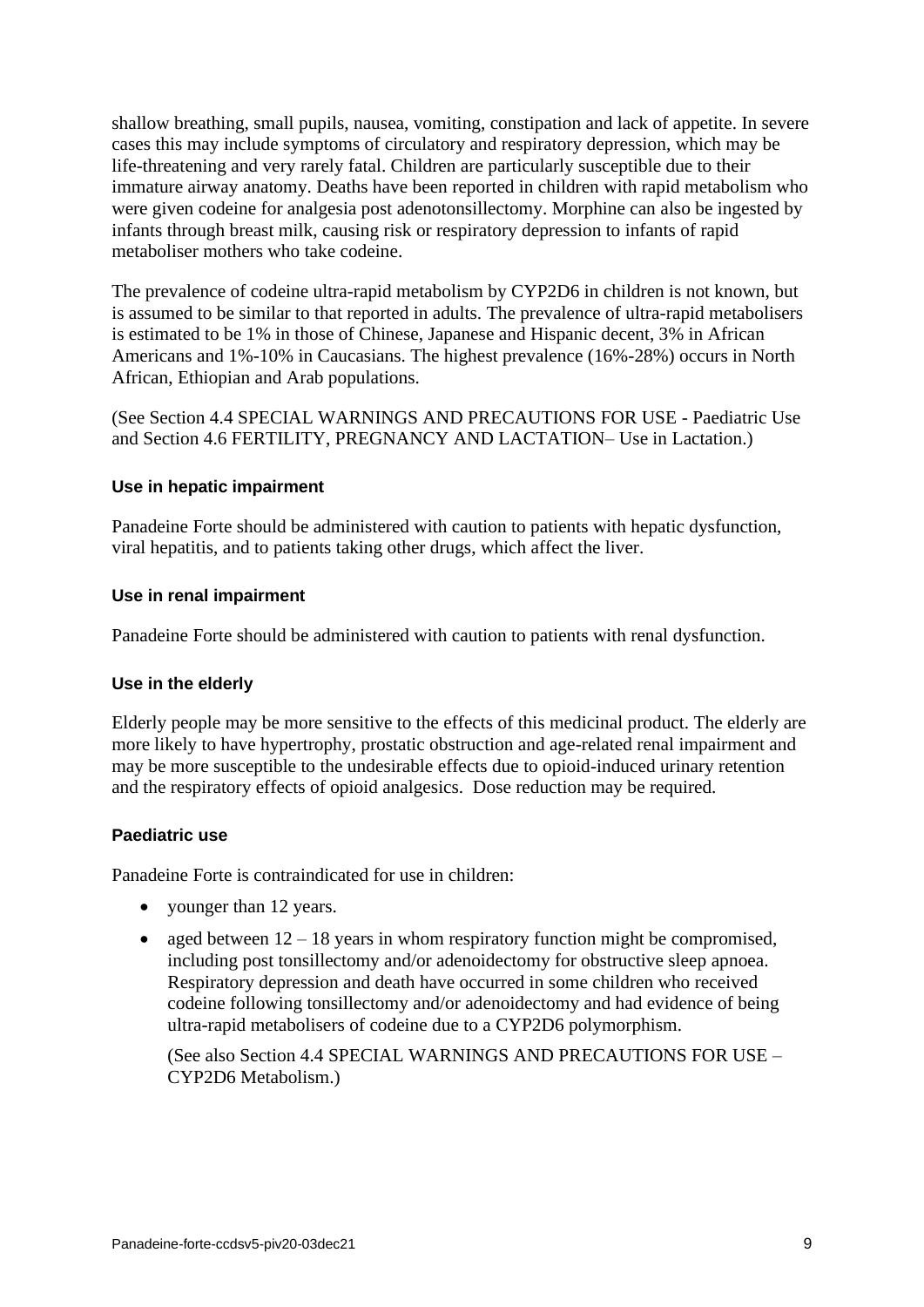### **Effects on laboratory tests**

*Plasma amylase and lipase activity:* Codeine may cause increased biliary tract pressure, thus increasing plasma amylase and/or lipase concentrations.

*Gastric emptying studies:* Gastric emptying is delayed by codeine so gastric emptying studies will not be valid.

*Uric acid and blood glucose:* Intake of paracetamol may affect the laboratory determination of uric acid by phosphotungstic acid and of blood glucose by glucose oxidase-peroxidase.

## <span id="page-9-0"></span>**4.5 INTERACTIONS WITH OTHER MEDICINES AND OTHER FORMS OF INTERACTIONS**

*Salicylates and NSAIDs*: Prolonged concurrent use of paracetamol and salicylates or nonsteroidal anti-inflammatory drugs may increase the risk of adverse renal effects.

*Coumarins*: Paracetamol may increase the risk of bleeding in patients taking warfarin and other coumarin derivatives (antivitamin K). Monitoring of coagulation and bleeding complications is required.

*Chloramphenicol*: Paracetamol may slow down the excretion of chloramphenicol, entailing the risk of increased toxicity.

*Diflunisal*: Diflunisal may increase the plasma concentrations of paracetamol by 50%.

*Anticholinergics*: Concomitant use of codeine and anticholinergic agents may increase the risk of severe constipation and/or urinary retention. Drugs, which decrease gastric emptying, may decrease the absorption of paracetamol.

*Cholestyramine*: Cholestyramine reduces the absorption of paracetamol if given within one hour of paracetamol administration.

*Chelating resin:* Chelating resin can decrease the intestinal absorption of paracetamol and potentially decrease its efficacy if taken simultaneously.

*Propantheline*: Decreases gastric emptying which may decrease the absorption of paracetamol.

*Rifampicin*: Concomitant use may increase the likelihood of paracetamol toxicity (see Hepatotoxic drugs and liver microsomal enzymes below).

*Flucloxacillin*: Co-administration of flucloxacillin with paracetamol may lead to metabolic acidosis, particularly in patients presenting risk factors of glutathione depletion, such as sepsis, malnutrition or chronic alcoholism.

*Alcohol*: Codeine may potentiate the effects of alcohol and increase the likelihood of paracetamol toxicity (see Hepatotoxic drugs and liver microsomal enzymes below). The concomitant use of alcohol and opioids increases the risk of sedation, respiratory depression, coma and death because of additive CNS depressant effect. Concomitant use with alcohol is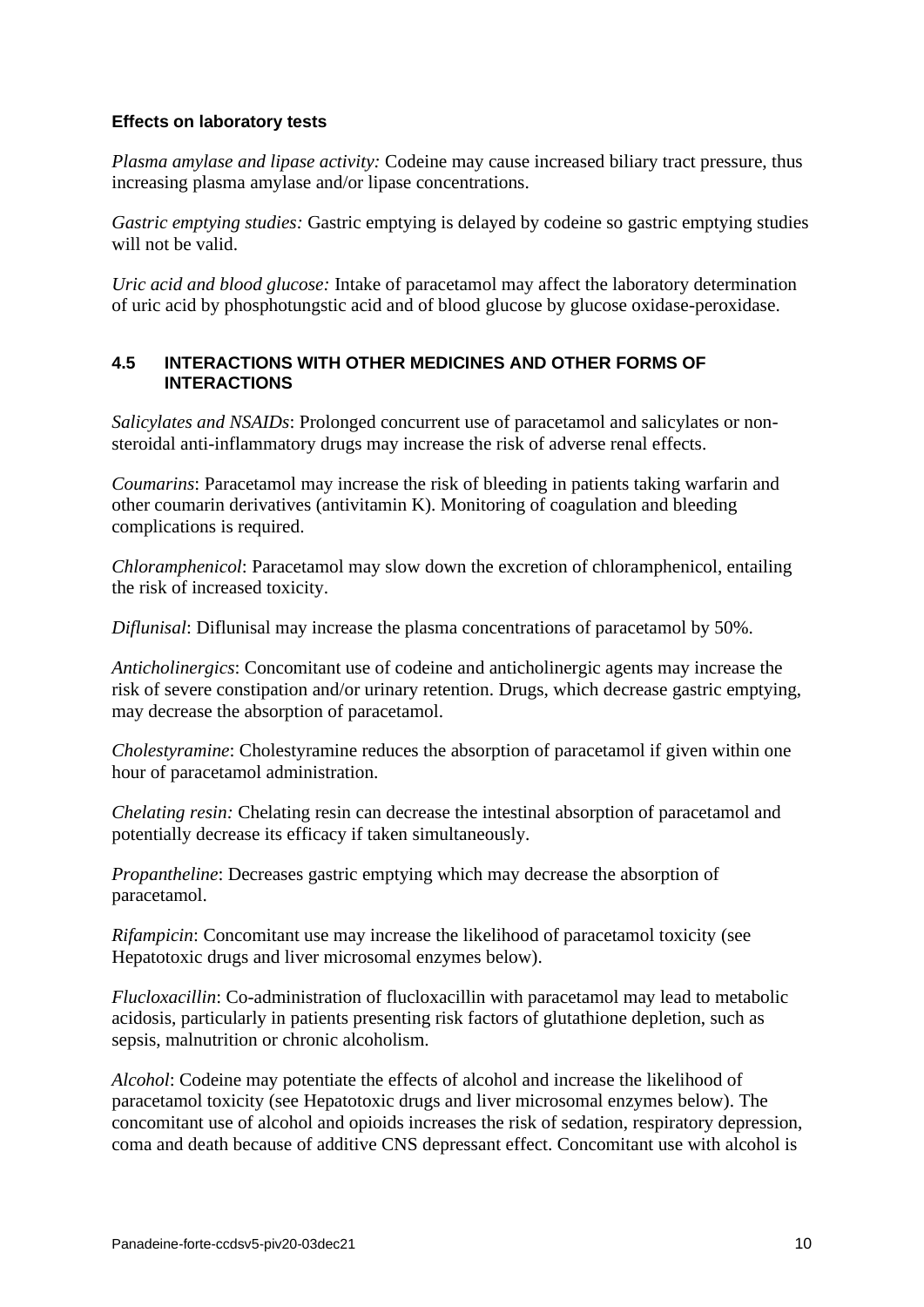not recommended (see Section [4.4](#page-2-0) SPECIAL WARNINGS AND PRECAUTIONS FOR USE).

*Metoclopramide:* Codeine may antagonise the effects of metoclopramide on gastrointestinal motility. Paracetamol absorption is increased by drugs, which increase gastric emptying.

*Domperidone:* The absorption rate of paracetamol may be increased by domperidone.

*Opioid analgesics:* Concurrent use of codeine and other opioid agonists is usually inappropriate as additive CNS depression, respiratory depressant and hypotensive effects may occur. Narcotic analgesics may decrease gastric emptying and therefore decrease the absorption of paracetamol. (see Section [4.4](#page-2-0) SPECIAL WARNINGS AND PRECAUTIONS FOR USE – Risks from concomitant use of benzodiazepines or other CNS depressants, including alcohol.)

*Morphinic agonists-antagonists:* Concomitant use of codeine with a partial agonist (e.g. buprenorphine) or antagonist (e.g. naltrexone) can precipitate or delay codeine effects.

*Tranquillisers, sedatives, hypnotics, General anaesthetics and CNS depressants:* Codeine may potentiate the effects of these drugs. Concomitant use of tranquillisers or sedatives may enhance the potential respiratory depressant effects of codeine (see Section [4.4](#page-2-0) SPECIAL WARNINGS AND PRECAUTIONS FOR USE – Risks from concomitant use of benzodiazepines or other CNS depressants, including alcohol.)

*Benzodiazepines:* The concomitant use of alcohol and opioids increases the risk of sedation, respiratory depression, coma and death because of additive CNS depressant effect. Limit dosage and duration of concomitant use of benzodiazepines and opioids (see Section [4.4](#page-2-0) SPECIAL WARNINGS AND PRECAUTIONS FOR USE).

*Hepatotoxic drugs and liver microsomal enzyme inducers:* The risk of paracetamol toxicity may be increased in patients receiving other potentially hepatotoxic drugs or drugs that induce liver microsomal enzymes, such as antiepileptics (such as phenobarbital, phenytoin, carbamazepine, topiramate), alcohol, barbiturates and rifampicin. The induced metabolism results in an elevated production of the hepatotoxic oxidative metabolite of paracetamol. Hepatotoxicity will occur if this metabolite exceeds the normal glutathione binding capacity.

*Zidovudine:* When used concurrently with zidovudine, an increased tendency for neutropenia or hepatotoxicity may develop. Combination of Panadeine Forte and zidovudine particularly chronic or multiple-dose paracetamol, should be avoided. If chronic paracetamol and zidovudine are to be given concurrently, monitor white blood count and liver function tests, especially in malnourished patients.

*Antiperistaltic antidiarrhoeals (including kaolin, pectin, loperamide):* Concurrent use of these agents with codeine may increase the risk of severe constipation and CNS depression.

*Monoamine Oxidase Inhibitors:* Non-selective MAOI's intensify the effects of opioid drugs, which can cause anxiety, confusion and significant respiratory depression and other side effects of unpredictable severity. Severe and sometimes fatal reactions have occurred in patients concurrently administered MAO inhibitors and pethidine. Codeine should not be given to patients taking non-selective MAOI's or within 2 weeks of stopping such treatment. As it is unknown whether there is an interaction between the selective MAOI's (Reversible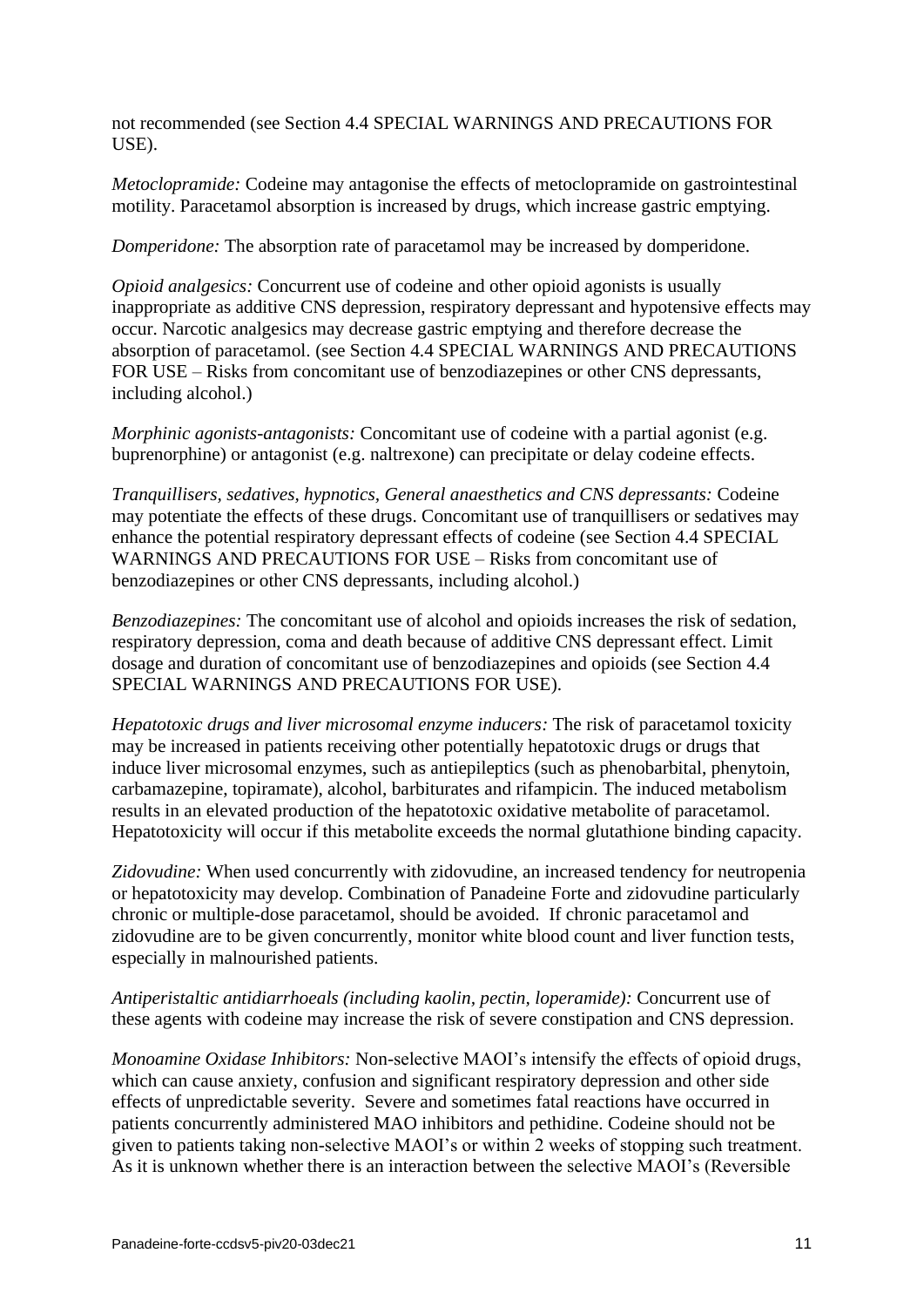Inhibitors of Monoamine Oxidase A) and codeine, caution is advised with this drug combination.

*Tricyclic antidepressants:* A codeine-induced respiratory depression can be potentiated by tricyclic antidepressants. (see Section [4.4](#page-2-0) SPECIAL WARNINGS AND PRECAUTIONS FOR USE – Risks from concomitant use of benzodiazepines or other CNS depressants, including alcohol.)

*Antihypertensives:* Hypotensive effects of antihypertensive agents may be potentiated when used concurrently with codeine and lead to orthostatic hypotension.

*Neuromuscular blocking agents:* Codeine may enhance the effects of neuromuscular blocking agents resulting in increased respiratory depression.

Patients receiving other narcotic analgesics, antitussives, antihypertensives, antihistamines, antipsychotics, antianxiety agents, gabapentanoids, cannabis and centrally-active anti-emetics or other CNS depressants (including alcohol) concomitantly with Panadeine Forte may experience additive CNS depression. (see Section [4.4](#page-2-0) SPECIAL WARNINGS AND PRECAUTIONS FOR USE – Risks from concomitant use of benzodiazepines or other CNS depressants, including alcohol.)

*CYP2D6 inhibitors:* Codeine is metabolized by the liver enzyme CYP2D6 to its active metabolite morphine. Medicines that inhibit CYP2D6 activity may reduce the analgesic effect of codeine. Patients taking codeine and moderate to strong CYP2D6 inhibitors (such as quinidine, fluoxetine, paroxetine, bupropion, cinacalcet, methadone) should be adequately monitored for reduced efficacy and withdrawal signs and symptoms. If necessary, an adjustment of the treatment should be considered.

*CYP3A4 inducers:* Medicines that induce CYP3A4 activity may reduce the analgesic effect of codeine. Patients taking codeine and CYP3A4 inducers (such as rifampin) should be adequately monitored for reduced efficacy and withdrawal signs and symptoms. If necessary, an adjustment of the treatment should be considered.

## <span id="page-11-0"></span>**4.6 FERTILITY, PREGNANCY AND LACTATION**

## **Effects on fertility**

Refer to Section [5.3](#page-17-1) PRECLINICAL SAFETY DATA – Carcinogenicity.

### **Use in pregnancy**

Category A

Paracetamol crosses the placenta, however problems in humans have not been documented.

Opioid analgesics cross the placenta. Regular use during pregnancy may cause physical dependence in the foetus, leading to withdrawal symptoms in the neonate. Administration of codeine during labour may cause respiratory depression in the newborn infant. Codeine may cause respiratory depression and withdrawal syndrome in neonates born to mothers who use codeine during the third trimester of pregnancy. As a precautionary measure, use of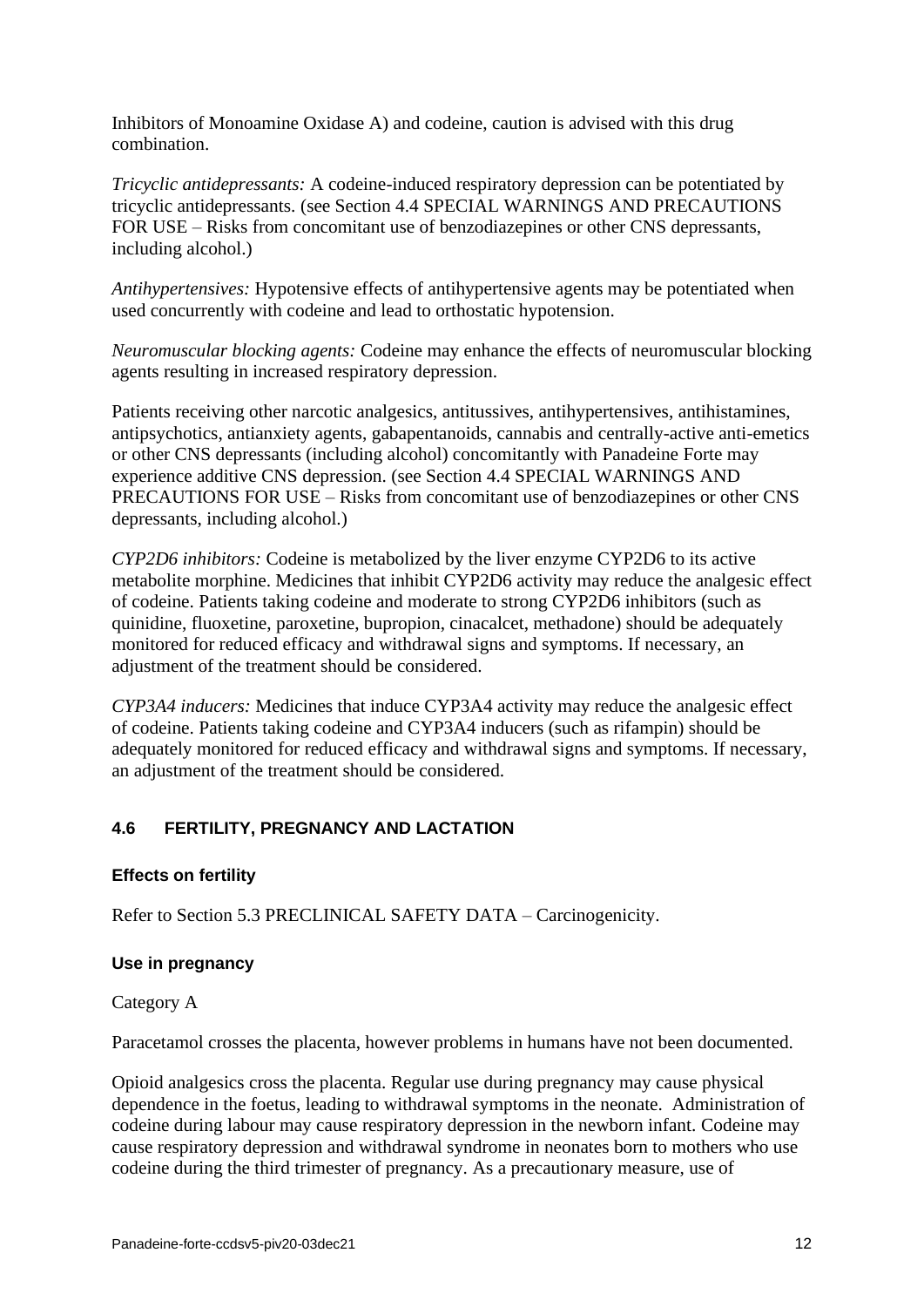Panadeine Forte should be avoided during the third trimester of pregnancy and during labour. Codeine is contraindicated in the event of impending childbirth or in case of risk of premature birth (see Section [4.3](#page-1-0) CONTRAINDICATIONS). Panadeine Forte should only be used during pregnancy under medical supervision if the potential benefit justifies the potential risk to the foetus. If administered during pregnancy, morphinomimetic properties of codeine should be taken into account.

## **Use in lactation**

Panadeine Forte is contraindicated during breast-feeding (see Section [4.4](#page-2-0) SPECIAL WARNINGS AND PRECAUTIONS FOR USE – CYP2D6 Metabolism) due to risk of respiratory depression in the infant.

Analgesic doses excreted in breast milk are generally low. However, infants of breast feeding mothers taking codeine may have an increased risk of morphine overdose if the mother is an ultra-rapid metaboliser of codeine. Codeine is excreted into human breast milk. Codeine is partially metabolized by cytochrome P450 2D6 (CYP2D6) into morphine, which is excreted into breast milk. If nursing mothers are CYP2D6 ultra-rapid metabolisers, higher levels of morphine may be present in their breast milk. This may result in symptoms of opioid toxicity in both mother and the breast-fed infant. Life-threatening adverse events or neonatal death may occur even at therapeutic doses (see Section [4.4](#page-2-0) SPECIAL WARNINGS AND PRECAUTIONS FOR USE – CYP2D6 Metabolism).

Therefore, Panadeine Forte is contraindicated for use during breastfeeding. However, in circumstances where a breastfeeding mother requires codeine therapy, breastfeeding should be suspended and alternative arrangements should be made for feeding the infant for any period during codeine treatment.

Breast feeding mothers should be told how to recognise signs of high morphine levels in themselves and their babies. For example, in a mother symptoms include extreme sleepiness and trouble caring for the baby. In the baby, symptoms include signs of increased sleepiness (more than usual), difficulty breastfeeding, breathing difficulties, or limpness. Medical advice should be sought immediately.

## **4.7 EFFECTS ON ABILITY TO DRIVE AND USE MACHINES**

Panadeine Forte may cause drowsiness, disturbances of visuomotor coordination and visual acuity and/or dizziness. Due to the preparation's sedative action, impairment of the mental and/or physical abilities required for the performance of potentially hazardous activities may occur. Hence children engaging in bike riding and other hazardous activities should be supervised to avoid potential harm.

Patients treated with this medication should not drive, operate machinery, or drink alcohol whilst taking this medication.

## **4.8 ADVERSE EFFECTS (UNDESIRABLE EFFECTS)**

Reports of adverse reactions are rare. Although the following reactions have been reported when paracetamol and codeine have been administered: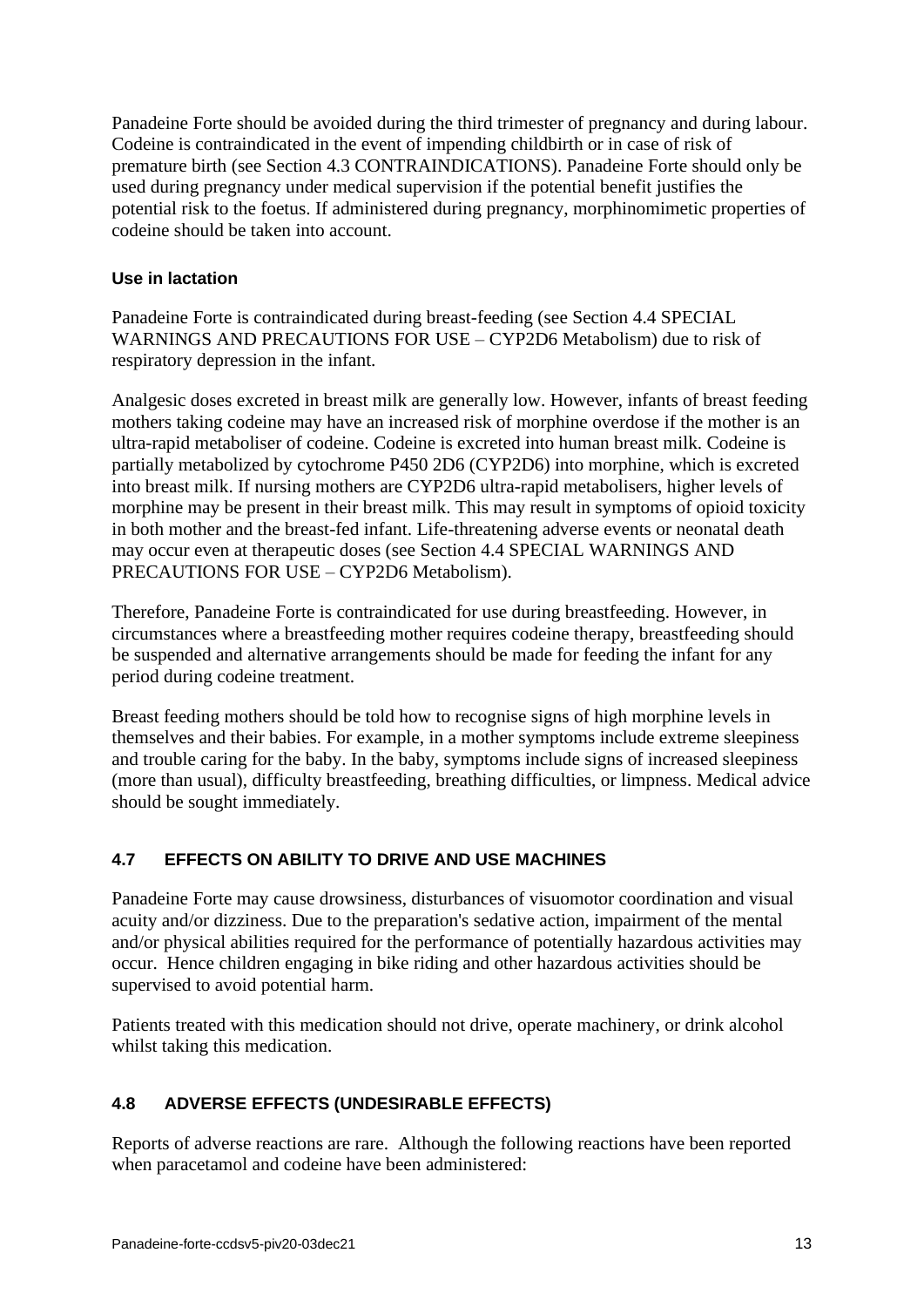# **Haematologic**

| Less frequent to rare                            | Agranulocytosis                                                                             |
|--------------------------------------------------|---------------------------------------------------------------------------------------------|
|                                                  | Anaemia                                                                                     |
|                                                  | Thrombocytopenia                                                                            |
| <b>Genitourinary</b>                             |                                                                                             |
| Less frequent to rare                            | Renal failure                                                                               |
|                                                  | Uraemia                                                                                     |
|                                                  | Urinary retention or hesitance                                                              |
| <b>Hypersensitive</b>                            |                                                                                             |
| Less frequent to rare                            | Skin rashes and other allergic reactions                                                    |
|                                                  | Histamine release (hypotension, flushing of the face,<br>tachycardia, breathlessness)       |
| <b>Gastrointestinal</b>                          |                                                                                             |
| Common                                           | Constipation                                                                                |
|                                                  | Nausea                                                                                      |
|                                                  | Vomiting                                                                                    |
| <b>Neurological</b>                              |                                                                                             |
| Common                                           | Drowsiness                                                                                  |
|                                                  | <b>Dizziness</b>                                                                            |
| Less frequent to rare                            | Euphoria, dysphoria                                                                         |
|                                                  | At higher doses codeine may cause respiratory depression                                    |
| <b>Hepatic</b>                                   |                                                                                             |
| Very rare                                        | Pancreatitis                                                                                |
| <b>Metabolism and nutrition system disorders</b> |                                                                                             |
| Not known                                        | Pyroglutamic acidosis, in patients with pre-disposing factors for<br>glutathione depletion. |

Paracetamol has also been associated with dyspepsia, sweating, erythema, urticaria, anaphylactic shock, angioneurotic oedema, leukopenia, neutropenia and pancytopenia. Bronchospasms may be triggered in patients having a tendency of analgesic asthma. Toxic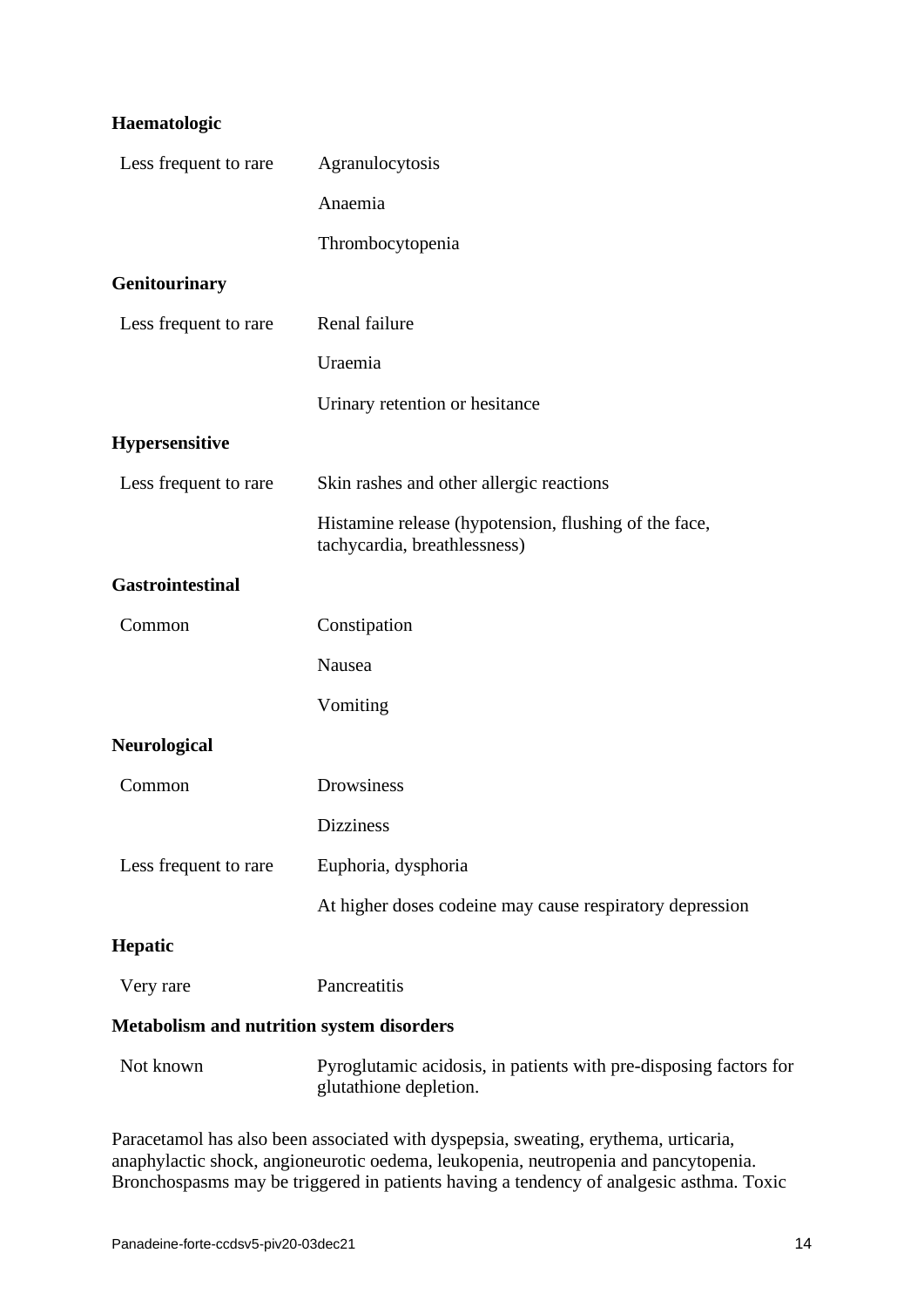epidermal necrolysis (TEN), Stevens-Johnson syndrome (SJS), acute generalised exanthematous pustulosis, fixed drug eruption and cytolytic hepatitis, which may lead to acute hepatic failure, have also been reported.

Haemolytic anaemia in particular in patients with underlying glucose 6-phosphatedehydrogenase deficiency has been reported. Kounis syndrome and bronchospasm have also been reported.

Codeine can cause confusional state, dysphoria, seizure, headache, somnolence, sedation, miosis, tinnitus, dry mouth, pruritus, fatigue, hypotension. Visuomotor coordination and visual acuity may be adversely affected in a dose-dependent manner at higher doses or in particular sensitive patients. Long term use also entails the risk of drug dependence.

## **Reporting suspected adverse effects**

Reporting suspected adverse reactions after registration of the medicinal product is important. It allows continued monitoring of the benefit-risk balance of the medicinal product. Healthcare professionals are asked to report any suspected adverse reactions at [www.tga.gov.au/reporting-problems.](http://www.tga.gov.au/reporting-problems)

## **4.9 OVERDOSE**

Elderly persons, small children, patients with liver disorders, chronic alcohol consumption or chronic malnutrition, as well as patients concomitantly treated with enzyme-inducing drugs are at an increased risk of intoxication, including fatal outcome.

## **Symptoms**

Toxic symptoms include vomiting, abdominal pain, hypotension, sweating, central stimulation with exhilaration and convulsions in children, drowsiness, respiratory depression, cyanosis and coma. Nausea, vomiting, anorexia, pallor and abdominal pain generally appear during the first 24 hours of overdosage with paracetamol. Overdosage with paracetamol may cause hepatic cytolysis which can lead to hepatocellular insufficiency, gastrointestinal bleeding, metabolic acidosis, encephalopathy, disseminated intravascular coagulation, coma and death. Increased levels of hepatic transaminases, lactate dehydrogenase and bilirubin with a reduction in prothrombin level can appear 12 to 48 hours after acute overdosage. It can also lead to pancreatitis, acute renal failure and pancytopenia. The most serious adverse effect of acute overdosage of paracetamol is a dose-dependent, potentially fatal hepatic necrosis. In adults, hepatotoxicity may occur after ingestion of a single dose of 10 to 15 g (30 tablets) of paracetamol; a dose of 25 g (50 tablets) or more is potentially fatal. Symptoms during the first two days of acute poisoning by paracetamol do not reflect the potential seriousness of the intoxication. Major manifestations of liver failure such as jaundice, hypoglycaemia and metabolic acidosis may take at least three days to develop.

In an evaluation of codeine intoxication in children, symptoms seen included: sedation, rash, miosis, vomiting, itching, ataxia and swelling of the skin. Respiratory failure may occur.

The ingestion of very high doses of codeine can cause initial excitation, anxiety, insomnia followed by drowsiness in certain cases, areflexia progressing to stupor or coma, headache, miosis, alterations in blood pressure, arrhythmias, dry mouth, hypersensitivity reactions, cold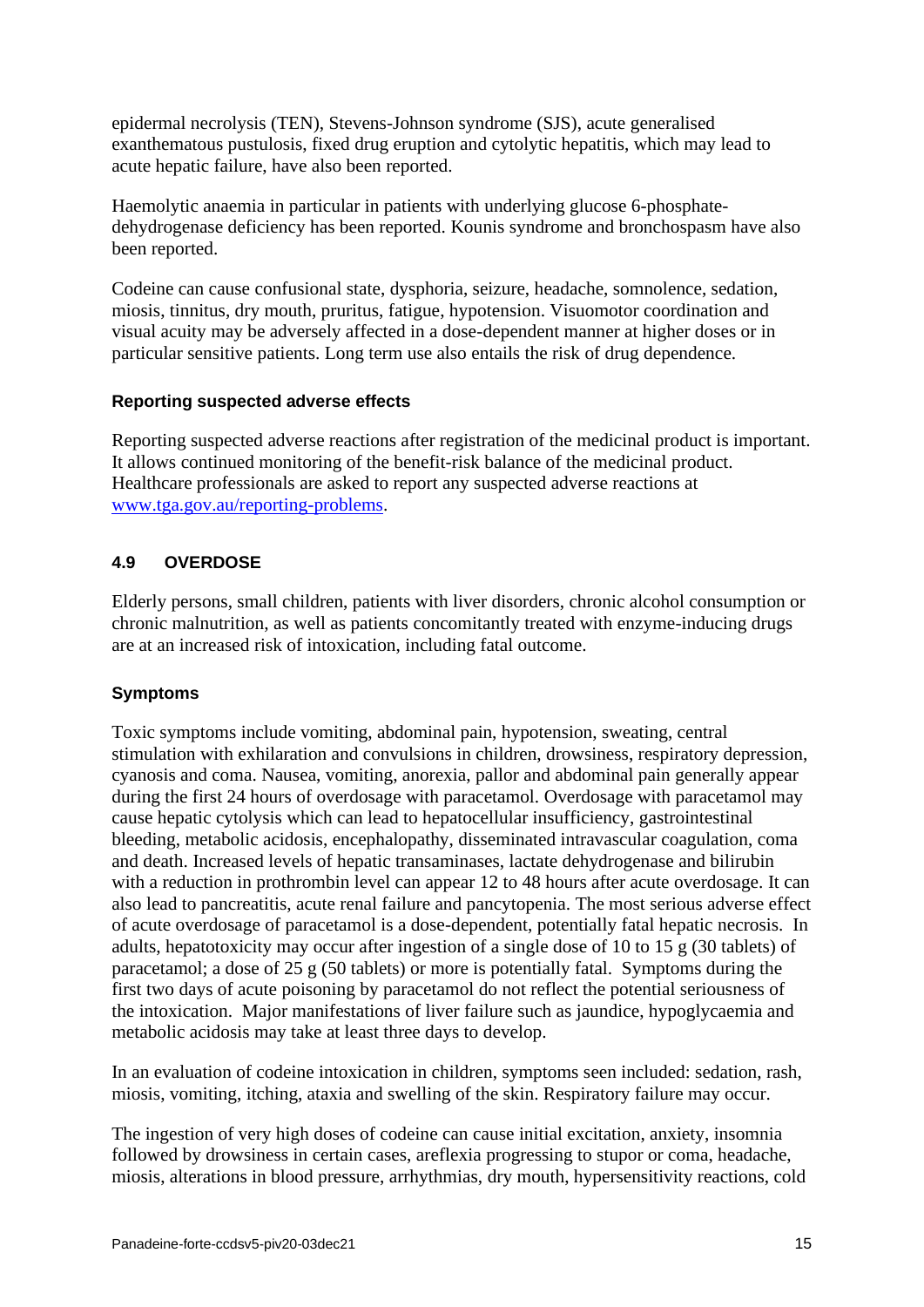clammy skin, bradycardia, tachycardia, convulsions, gastrointestinal disorders, nausea, vomiting and respiratory depression.

Severe intoxication can lead to apnoea, circulatory collapse, cardiac arrest and death.

## **Treatment**

Despite lack of significant early symptoms, patients should be referred to hospital urgently for immediate medical attention.

Consists primarily of management of paracetamol toxicity; naloxone is the treatment of choice for codeine intoxication. In cases of overdosage, methods of reducing the absorption of ingested drug are important. Prompt administration of 50 g activated charcoal and 500 mL iced mannitol 20% by mouth may reduce absorption.

Determinations of the plasma concentration of paracetamol are recommended.

If the history suggests that 15 g paracetamol or more has been ingested, administer one of the following antidotes:

### *Acetylcysteine 20% i.v*

Administer 20% acetylcysteine immediately without waiting for positive urine test or plasma level results: initial dose 150 mg/kg over 15 minutes, followed by continuous infusion of 50mg/kg in 500mL 5% glucose over 4 hours and 100 mg/kg in 1L 5% glucose over 16 hours; or

### *Oral Methionine*

2.5 g immediately followed by three further doses of 2.5 g at four hourly intervals. For a 3 year-old child, 1 g methionine 4-hourly for four doses has been used.

If more than ten hours have elapsed since the overdosage was taken, the antidote may be ineffective.

In general, treatment for codeine overdose should be symptomatic: re-establish adequate respiratory exchange by ensuring a clear airway and using mechanical ventilation. When treatment for paracetamol toxicity has been initiated naloxone 400 microgram may be administered SC, IM or IV; IV may be repeated at intervals of 2 to 3 minutes if necessary. Assisted respiration may be required.

Further measures will depend on the severity, nature and course of clinical symptoms of intoxication and should follow standard intensive care protocols.

For information on the management of overdose, contact the Poisons Information Centre on 131126 (Australia).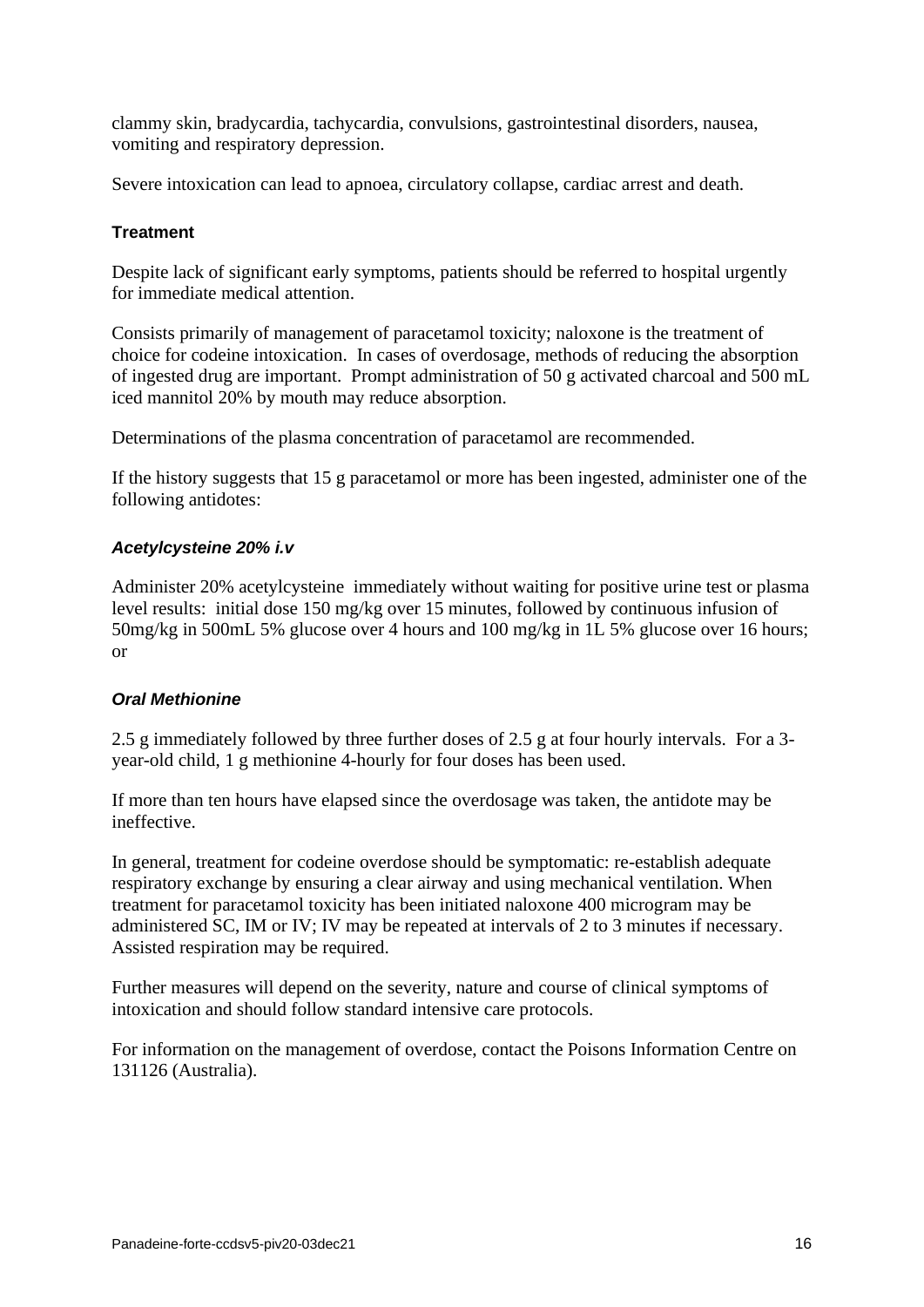# **5 PHARMACOLOGICAL PROPERTIES**

## **5.1 PHARMACODYNAMIC PROPERTIES**

#### **Mechanism of action**

Analgesic and antipyretic: There is evidence to suggest that a combination of paracetamol with codeine is superior in analgesic action to either drug administered alone.

### **Clinical trials**

No data available

## **5.2 PHARMACOKINETIC PROPERTIES**

#### **Absorption**

After oral administration, paracetamol is absorbed rapidly and completely from the small intestine; peak plasma levels occur 30 to 120 minutes after administration.

Food intake delays paracetamol absorption. Codeine has about one-sixth of morphine's analgesic activity. It is well absorbed from the gastrointestinal tract and does not interfere with paracetamol absorption.

### **Distribution**

Paracetamol is uniformly distributed throughout most body fluids; the apparent volume of distribution is 1 to 1.2 L/kg. Paracetamol can cross the placenta and is excreted in milk. Plasma protein binding is negligible at usual therapeutic concentrations but increases with increasing concentrations.

### **Metabolism**

Paracetamol is metabolised by the hepatic microsomal enzyme system. In adults at therapeutic doses, paracetamol is mainly conjugated with glucuronide (45-55%) or sulfate (20-30%). A minor proportion (less than 20%) is metabolised to catechol derivatives, and mercapturic acid compounds via oxidation. Paracetamol is metabolised differently by infants and children compared to adults, the sulfate conjugate being predominant. Patients who metabolise drugs poorly via CYP2D6 are likely to obtain reduced benefit from codeine due to reduced formation of the active metabolite.

Codeine is metabolised in the liver to morphine and norcodeine.

### **Excretion**

Paracetamol is excreted in the urine mainly as the glucuronide and sulphate conjugates. Less than 5% is excreted as unchanged paracetamol with 85-90% of the administered dose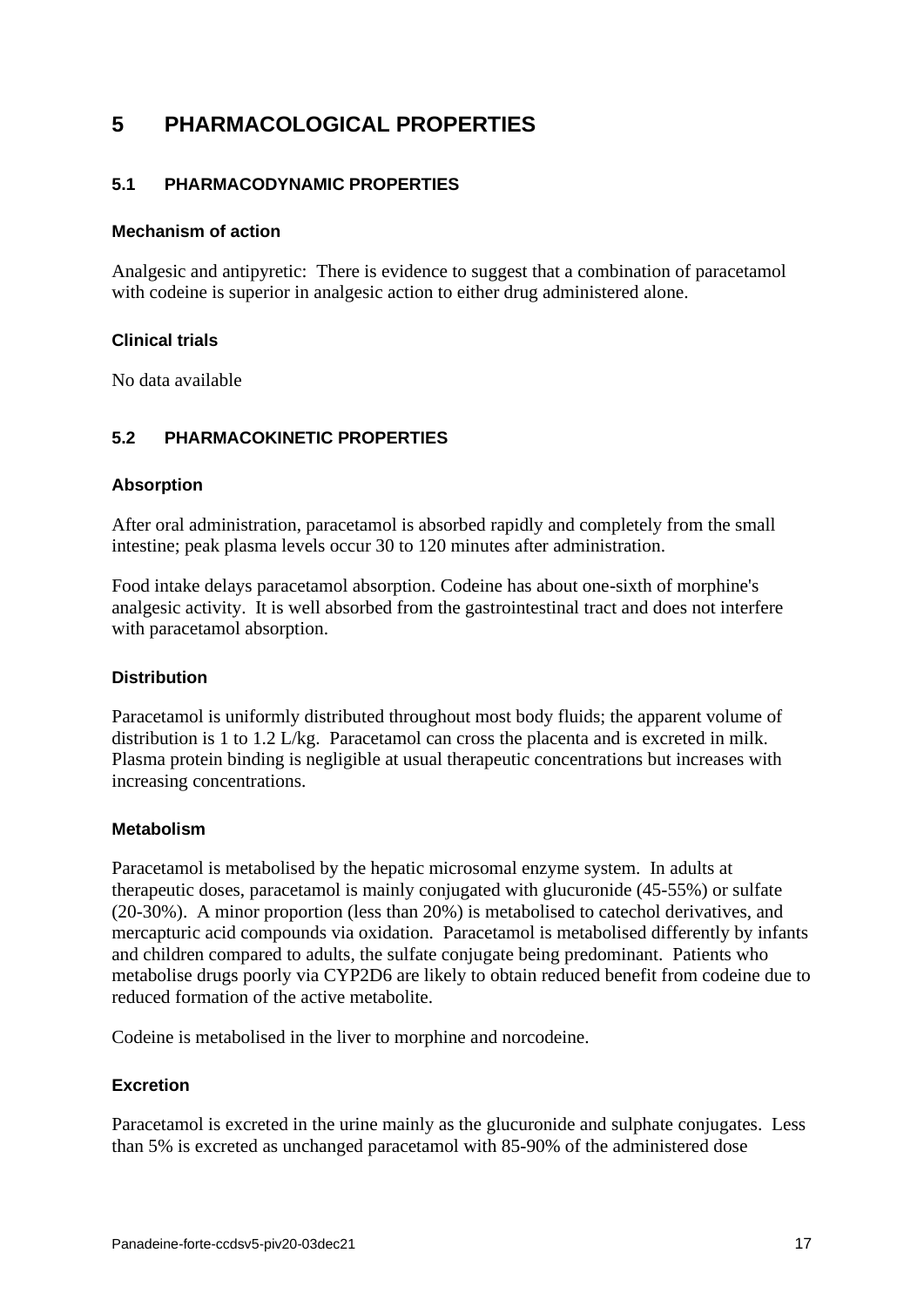eliminated in the urine within 24 hours of ingestion. The elimination half-life varies from 1 to 4 hours.

Codeine, morphine and norcodeine are excreted in the urine, partly as conjugates with glucuronic acid. Excretion is almost complete within 24 hours.

# <span id="page-17-1"></span>**5.3 PRECLINICAL SAFETY DATA**

## **Genotoxicity**

No data available

## **Carcinogenicity**

Toxicity studies in animals have shown that high doses of paracetamol cause testicular atrophy and inhibition of spermatogenesis; the relevance of this finding to use in humans is not known.

# <span id="page-17-0"></span>**6 PHARMACEUTICAL PARTICULARS**

## **6.1 LIST OF EXCIPIENTS**

Other ingredients are maize starch, povidone, potassium sorbate, microcrystalline cellulose, stearic acid, magnesium stearate, purified talc, pregelatinised maize starch, and croscarmellose sodium.

### **6.2 INCOMPATIBILITIES**

Incompatibilities were either not assessed or not identified as part of the registration of this medicine.

### **6.3 SHELF LIFE**

In Australia, information on the shelf life can be found on the public summary of the Australian Register of Therapeutic Goods (ARTG). The expiry date can be found on the packaging.

## **6.4 SPECIAL PRECAUTIONS FOR STORAGE**

Store below 25<sup>°</sup>C.

## **6.5 NATURE AND CONTENTS OF CONTAINER**

Panadeine Forte is available in cartons of  $2^{\bullet}$ ,  $4^{\bullet}$ ,  $10^{\bullet}$ ,  $20$  and 50 capsule-shaped tablets packaged in PVC/Aluminium foil blisters.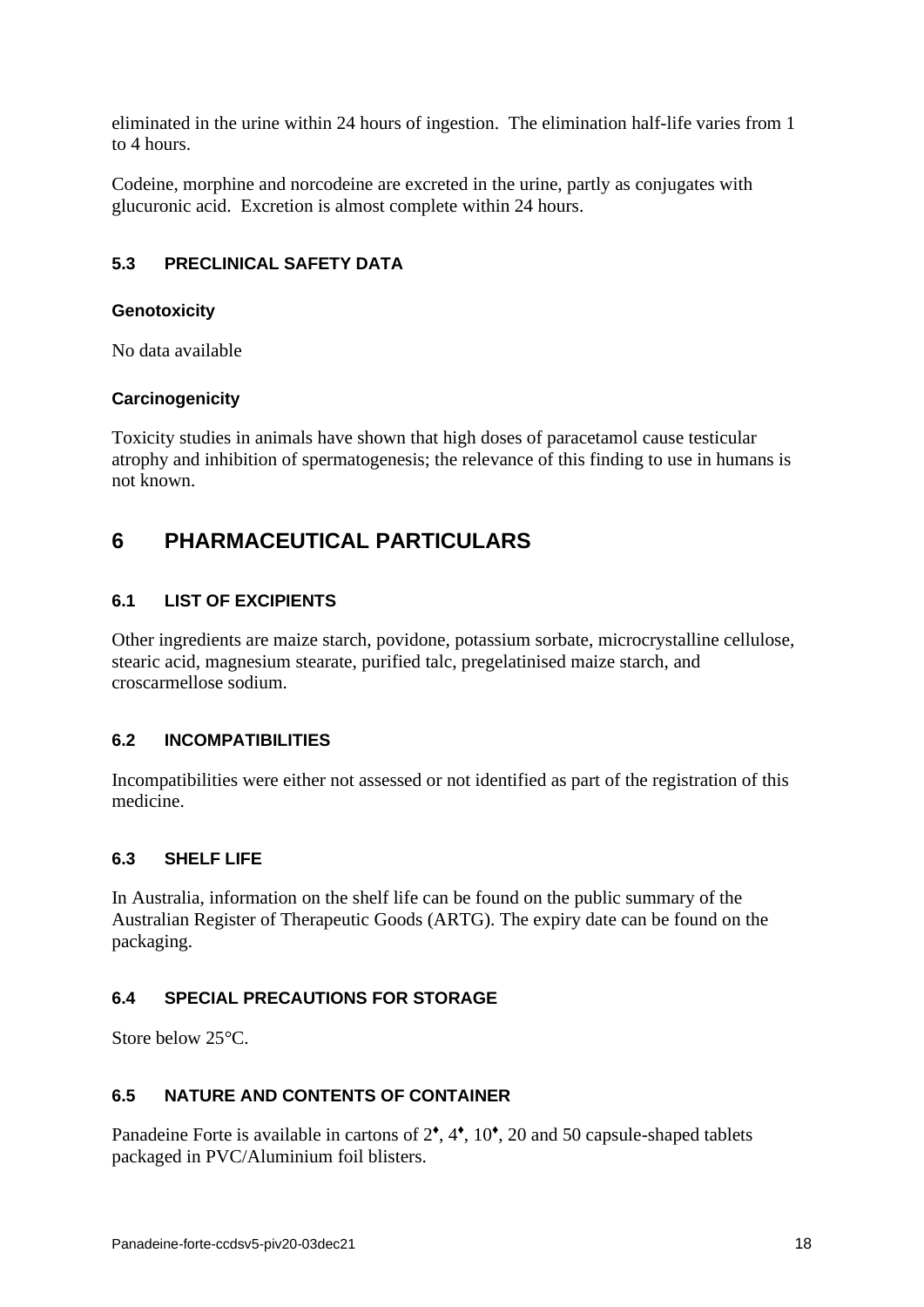♦ Denotes presentations not available in Australia

## **6.6 SPECIAL PRECAUTIONS FOR DISPOSAL**

In Australia, any unused medicine or waste material should be disposed of by taking to your local pharmacy.

## **6.7 PHYSICOCHEMICAL PROPERTIES**

Paracetamol is a white or almost white, crystalline powder. It is sparingly soluble in water, freely soluble in alcohol and very slightly soluble in methylene chloride. It has a melting point between  $168^{\circ}$ C and  $172^{\circ}$ C.

Codeine phosphate hemihydrate is a white or almost white, crystalline powder or small, colourless crystals. It is freely soluble in water and slightly soluble or very slightly soluble in ethanol (96 per cent).

## **Chemical Structure**





Paracetamol MW 151.17 Codeine phosphate hemihydrate MW 406.37

### *Chemical Formula*

Paracetamol: C<sub>8</sub>H<sub>9</sub>NO<sub>2</sub>

Codeine phosphate hemihydrate: C18H24NO7P,½H2O

### *Chemical Name*

Paracetamol: N-(4-Hydroxyphenyl)acetamide

Codeine phosphate hemihydrate: 7,8-Didehydro-4,5α-epoxy-3-methoxy-17 methylmorphinan-6α-ol phosphate hemihydrate

## **CAS number**

Paracetamol: CAS No. 103-90-2

Codeine phosphate hemihydrate: CAS No. 41444-62-6